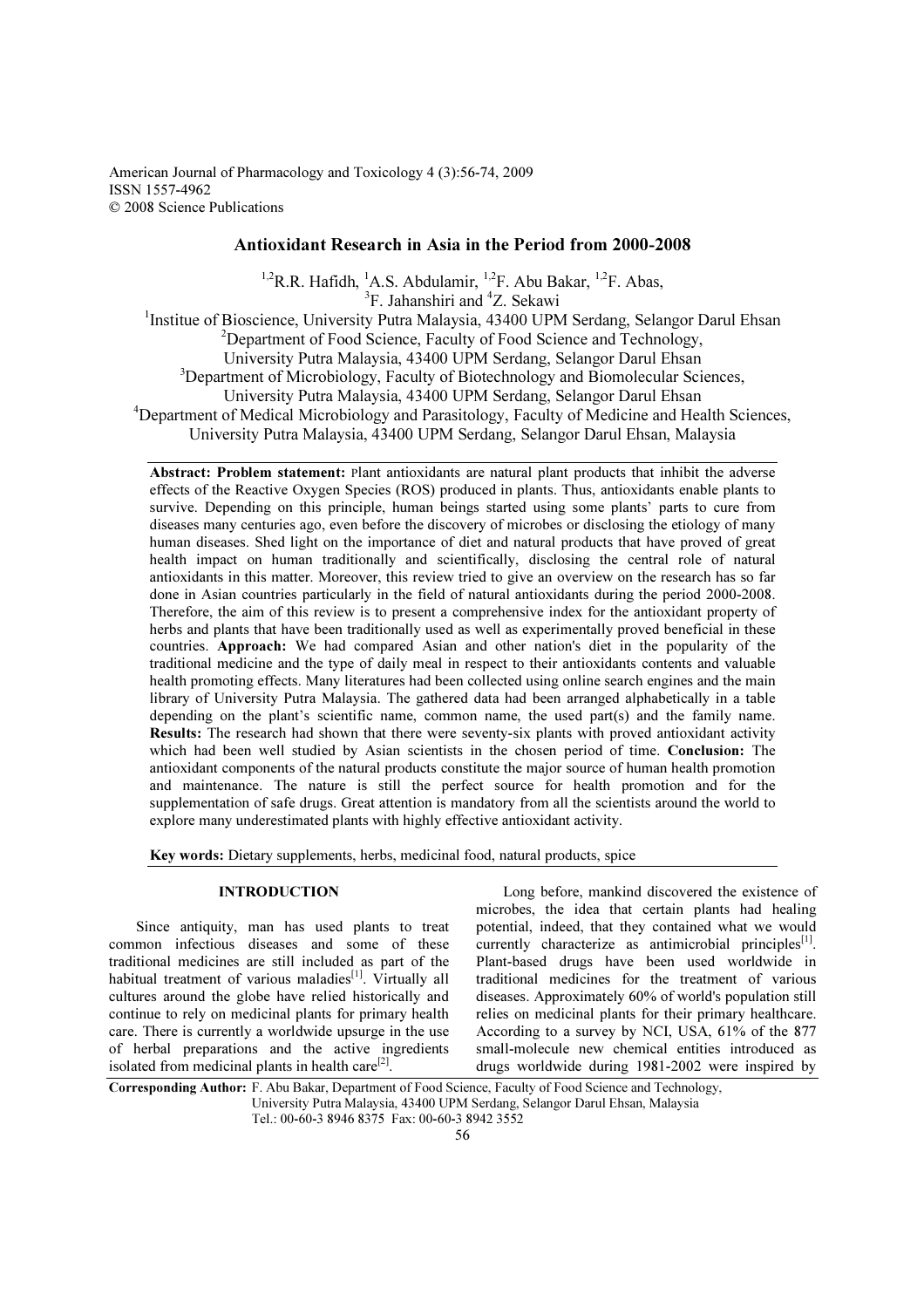natural products $^{[3]}$ . In USA, herbal preparations are becoming more popular and used increasingly $[4]$ . There is a long history of medicinal use of plants in Asian countries, some of which have proved useful to humans as pharmaceuticals. Therefore Asia seems to be the most promising region for discovering novel biologically-active substances from its flora<sup>[5-7]</sup>.

 There is currently a large and ever-expanding global population base that prefers the use of natural products in treating and preventing medical problems. This has influenced many of pharmaceutical companies to produce new antimicrobial formulations extracted from plants or herbs. Herbs are from natural plants and therefore often considered to be harmless compared with western medicines $^{[4]}$ . Plant species still serve as a rich source of many novel biologically active compounds. However, very few plant species have been thoroughly investigated for their medicinal properties. Thus, there is renewing interest in phytomedicine during last decade and nowadays many medicinal plant species are being screened for pharmacological activities<sup>[3]</sup>. At present, plant and herb resources are unlimited. Natural products from plants have provided the pharmaceutical industry with one of its most important sources of lead compounds and up to 40% of modern drugs are derived from natural sources, using either the natural substance or a synthesized version<sup>[2]</sup>.

 Epidemiological studies have shown an inverse relationship between vegetarian dietary practices and the incidence of cancer, cardiovascular diseases and mortality<sup>[8]</sup>. Similar outcomes were also observed in countries where animal-based foods are included in the diet but the intake of plant-based foods was high<sup>[9]</sup>. This suggests a potential therapeutic role of edible plants in human health. Traditional Asian diet contains less animal fats and higher plant-based foods as it is compared to western diet. Such a higher consumption of plant foods in Asian countries as a result of their

tropical climates, results in a wider choice of edible plants[10]. Epidemiological studies suggested that the habit of vegeteranian food is associated with reduced risk of cancer, cardiovascular and neurodegenerative disorders $^{[11]}$ . Consistent with this hypothesis, the incidence of these disorders is least in Asian populations where fruits, vegetables and spices are the major elements in the human diet $[11]$ . Diet can modify the pathophysiological processes of various metabolic disorders and can be an effective preventive strategy for various disease processes most of which are known to involve oxidative damage<sup>[12]</sup>.

 The aim of this review is to give a comprehensive outlook on the progress of the medicinal plants' research in the continental Asia on antioxidants, antiradiation, anti-lipid peroxidation and free radicals scavenging plants as well as focusing on the most important and recent findings. This review has been grouped into two parts; essays and a table. The essays encompasses introduction, methodology, impact of alternative medicine in Asia and the world, the importance of plants as a source for antioxidant substances, the plants' components rich in antioxidants, the antioxidants as free radicals scavengers, the antilipid peroxidation and immune modulatory effects of antioxidants, two examples on the most researched antioxidant's plants in Asia and finally the role of natural products as radioprotectors. In addition, many examples have been mentioned within the text discussing the biological potential and antioxidant activities of some of the most prominent plants and herbs that were investigated in elegant Asian research. Furthermore, the complete list of research conducted in Asia on antioxidants plants, herbs and natural products' components has been shown in Table 1 which summarizes those studies based on the plant's scientific and common name, the family name as well as the used part(s).

| Table 1: Potent antioxidant medicinal plants explored by Asian scientists in the period from 2000-2008. Plants are ordered alphabetically on the |  |  |  |
|--------------------------------------------------------------------------------------------------------------------------------------------------|--|--|--|
| fomiliac nomes                                                                                                                                   |  |  |  |

| ramines names                                           |                                          |                           |                 |                                                                                 |                             |
|---------------------------------------------------------|------------------------------------------|---------------------------|-----------------|---------------------------------------------------------------------------------|-----------------------------|
| Scientific name                                         | Common name                              | Family                    | Used part $(s)$ | Medical usage                                                                   | Reference no.               |
| <i>Amaranthus gangeticus</i> L.                         | Red spinach or elephant head<br>amaranth | Amaranthaceae             | Leaf            | Antioxidant                                                                     | $[99-101]$                  |
| <i>Amaranthus spinosus</i> L.                           | Spiny amaranth                           | Amaranthaceae             | Leaf            | Antioxidant                                                                     | [99, 102, 103]              |
| Anacardium occidentale L.                               | Cashew<br>Local celery                   | Anacardiaceae<br>Apiaceae | Shoot<br>Leaf   | Antioxidant<br>Antioxidant                                                      | [99, 100, 104]<br>[99, 100] |
| Apium graveolens L.                                     |                                          |                           |                 |                                                                                 |                             |
| Daucus carota L.                                        | Carrot                                   | Apiaceae                  | Root            | Antioxidant                                                                     | [99,100,105,106]            |
| Colocasia esculentum<br>var. <i>antiquorum</i> (Schott) | Elephant ear                             | Araceae                   | Leaf<br>talk    | Antioxidant                                                                     | [99, 100]                   |
| F.T. Hubb. and Rehder                                   |                                          |                           |                 |                                                                                 |                             |
| Calamus scipionum Lour.                                 | No common name                           | Arecaceae                 | Leaf            | Antioxidant                                                                     | [99, 100, 104]              |
| Elaeis guineensis (L.) Jacq.                            | African oil palm                         | Arecaceae                 | Frond           | Antioxidant,<br>vasorelaxation properties<br>and $LDLr^*$ modulation<br>effects | [104, 107]                  |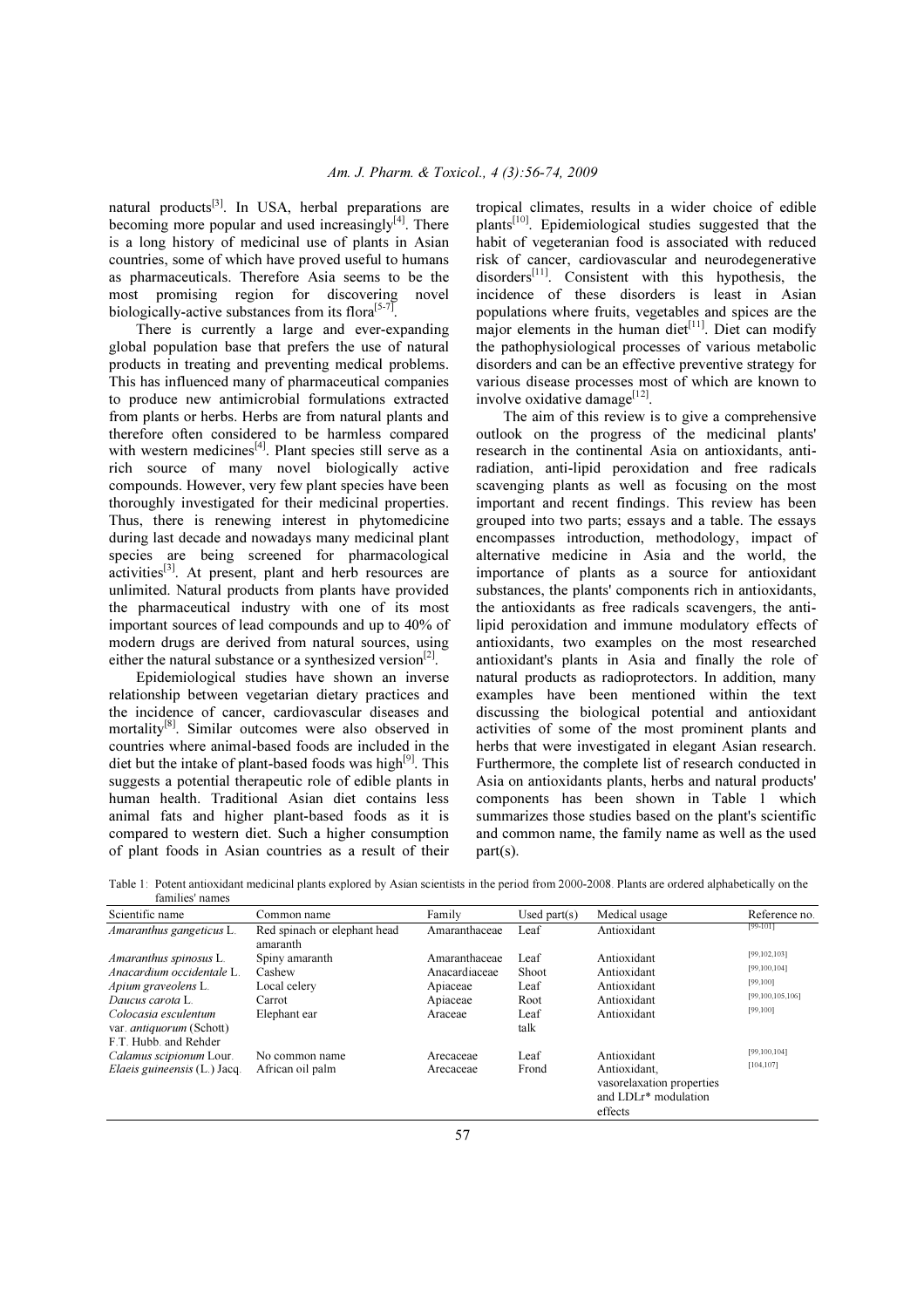| Table 1: Continued                                   |                                                                       |                                            |                         |                                                                                                                                                                                    |                                     |
|------------------------------------------------------|-----------------------------------------------------------------------|--------------------------------------------|-------------------------|------------------------------------------------------------------------------------------------------------------------------------------------------------------------------------|-------------------------------------|
| Bidens pilosa Linn.<br>Var. radiata                  | Hairy Beggarticks                                                     | Asteraceae                                 | Whole<br>plant          | Antioxidant and<br>NO** inhibitory                                                                                                                                                 | $[27]$                              |
| Diplazium esculentum<br>(Retzius)                    | Swartz                                                                | Vegetable fern                             | Athyriaceae             | Shoot Antioxidant                                                                                                                                                                  | [99,100,108,109]                    |
| Brassica alboglabra Bailey<br>Brassica oleracea L.   | Chinese kale<br>Cauliflower, Broccoli, Cabbage<br>and Chinese cabbage | <b>Brassicaceae</b><br><b>Brassicaceae</b> | leaves<br>Flower leaves | Antioxidant<br>Antioxidant                                                                                                                                                         | [99, 100, 110]<br>$[100]$           |
| Raphanus sativus L.<br>Gynandropsis gynandra         | White radish<br>Brig.                                                 | <b>Brassicaceae</b><br>Cat's whisker       | Root<br>Capparaceae     | Antioxidant<br>Antioxidant, LDLr                                                                                                                                                   | [99,100,111]<br>[99, 100, 104, 112] |
| (L)                                                  |                                                                       |                                            | Leaf                    | modulation effects and<br>Vascular relaxation<br>properties                                                                                                                        |                                     |
| Carica papaya L.                                     | Papaya                                                                | Caricaceae                                 | Shoots                  | Antioxidant, LDLr<br>modulation effects and<br>vasorelaxation properties                                                                                                           | [99,100,104,107,112]                |
| Garcinia atroviridis<br>Griff. ex T. Anders          | Asam gelugur                                                          | Clusiaceae                                 | Fruits                  | Antioxidant, antitumour<br>and antibacterial.<br><i>Bacillus subtilis</i> (mutant),<br><i>B. subtilis</i> (wild-type),                                                             | [99, 100, 113]                      |
|                                                      |                                                                       |                                            |                         | methicillin-resistant<br>S. aureus, Escherichia coli,<br>Pseudomonas aeruginosa<br>and antifungal<br>Cladosporium herbarum                                                         | [99, 100, 113]                      |
|                                                      |                                                                       |                                            | Leaves                  | Antioxidant, antitumour<br>and antibacterial, B. subtilis<br>(mutant), $B.$ subtilis<br>(wild-type), methicillin-<br>resistant S. aureus,                                          |                                     |
|                                                      |                                                                       |                                            |                         | P. aeruginosa and antifungal<br>C. herbarum                                                                                                                                        |                                     |
|                                                      |                                                                       |                                            | Stem bark               | Antioxidant, antitumour and<br>antibacterial, <i>B. subtilis</i><br>(mutant), <i>B. subtilis</i> (wild-<br>type), methicillin-resistant<br>S. aureus, E. coli and<br>P. aeruginosa | [99,100,113]                        |
|                                                      |                                                                       |                                            | Trunk bark              | Antioxidant, antitumour and<br>antibacterial, B. subtilis<br>(mutant), <i>B. subtilis</i> (wild-<br>type), methicillin-resistant<br>S. aureus and P. aeruginosa                    | [99,100,113]                        |
|                                                      |                                                                       |                                            | Roots                   | Antioxidant, antitumour and<br>antibacterial, B. subtilis<br>(mutant), B. subtilis (wild-<br>type), methicillin-resistant<br>S. aureus, E. coli and<br>P. aeruginosa               | [113, 114]                          |
| Ipomoea aquatic<br>Ipomoea batatas L.                | Water spinach                                                         | Convolvulaceae Leaf<br>Convolvulaceae      | Shoots                  | Antioxidant<br>Antioxidant and LDLr                                                                                                                                                | [99, 100]<br>[99,104,115-119]       |
| Cucurbita maxima Duch.                               | Sweet potato<br>Pumpkin                                               | Cucurbitaceae                              | Fruit                   | modulation effects<br>Antioxidant                                                                                                                                                  | [99,100,115]                        |
| ex. Lam.                                             |                                                                       |                                            |                         |                                                                                                                                                                                    | [99, 100, 120]                      |
| Luffa acutangula Roxb.<br>Momordica charantia L.     | Angular loofah<br>Bitter melon                                        | Cucurbitaceae<br>Cucurbitaceae             | Fruit<br>Fruit          | Antioxidant<br>Antioxidant                                                                                                                                                         | $[121 - 124]$                       |
| Trichosanthes anguina L.                             | Snake gourd                                                           | Cucurbitaceae                              | Fruit                   | Antioxidant                                                                                                                                                                        | [99, 100]                           |
| Elaeocarpus kontumensis<br>Gagnep.                   | No common name                                                        | Elaeocarpaceae                             | Bark                    | Antimalarial                                                                                                                                                                       | [125]                               |
| Manihot utilissima Pohl.<br>Sauropus androgynus (L.) | Cassava<br>Star gooseberry                                            | Euphorbiaceae<br>Euphorbiaceae             | Shoots<br>Leaf          | Antioxidant and antitumour<br>Antioxidant                                                                                                                                          | [99, 100, 108]<br>[99, 100]         |
| Merr.                                                |                                                                       |                                            | Shoot                   | Antioxidant and antitumour                                                                                                                                                         | [108]                               |
| Glycine max (Linnaeus)<br>Merrill                    | Soybean                                                               | Fabaceae                                   | Sprout                  | Antioxidant                                                                                                                                                                        | [99, 100, 126, 127]                 |
| Pachyrrhizus erosus Linn.<br>Parkia speciosa Hassk   | Sinkamas<br>Stink bean                                                | Fabaceae<br>Fabaceae                       | Root<br>Seed/bean       | Antioxidant<br>Antioxidant                                                                                                                                                         | [99, 100]<br>[99]                   |

# *Am. J. Pharm. & Toxicol., 4 (3):56-74, 2009*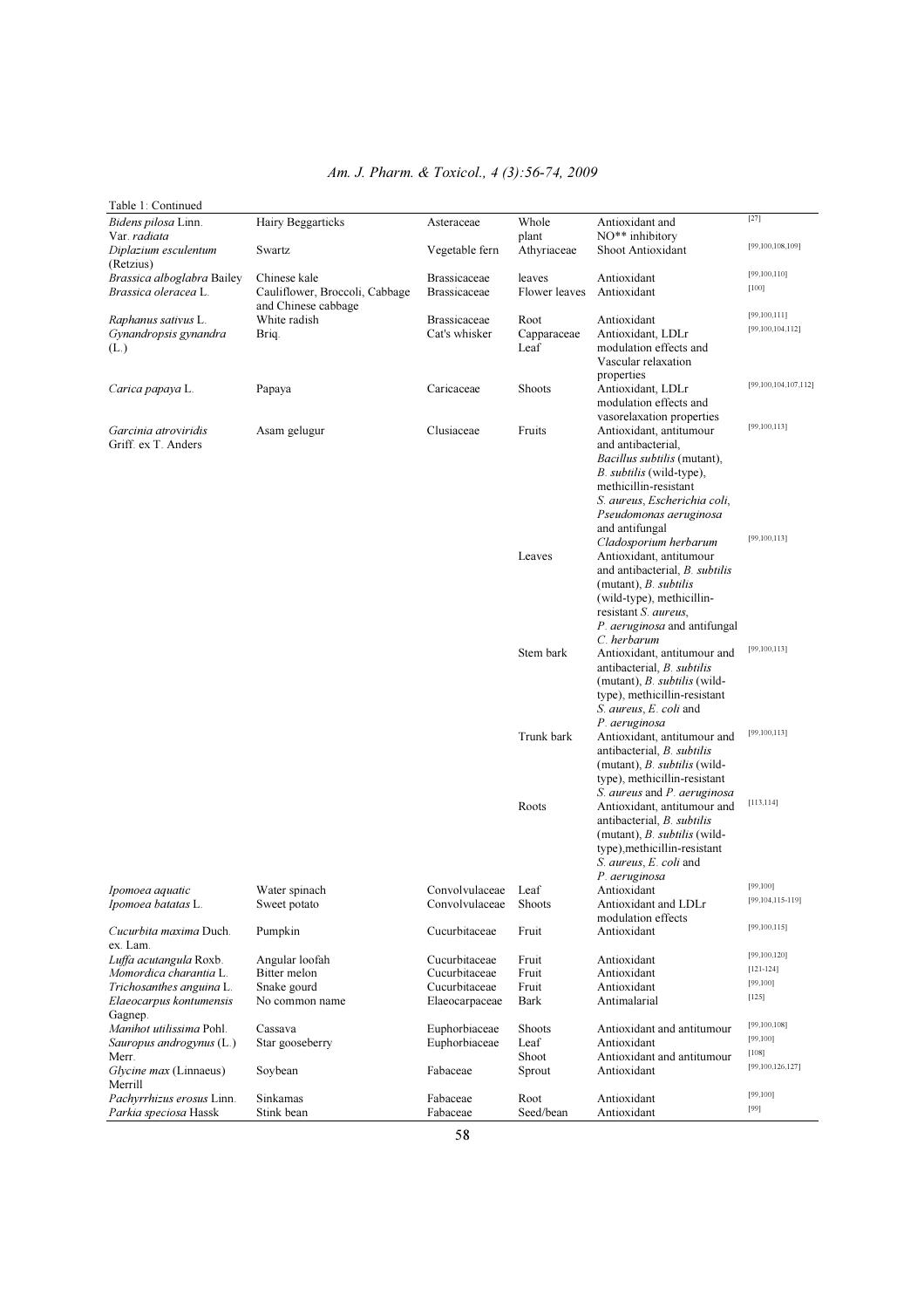#### *Am. J. Pharm. & Toxicol., 4 (3):56-74, 2009*

#### Table 1: Continued Phaseolus aureus Roxb. Mung bean Fabaceae Sprout Antioxidant [99,100,128]<br>
Phaseolus vulgaris Linnaeus Dwarf bean Fabaceae Seed/bean Antioxidant [28,99,100,129,130] Phaseolus vulgaris Linnaeus Dwarf bean Fabaceae Seed/bean Antioxidant [28,99,100,129]<br>Pisum sativum L. Shelling peas Fabaceae Seed/bean Antioxidant [99,100,131] Pisum sativum L. Shelling peas Fabaceae Seed/bean Antioxidant [99,100,131] Psophocarpus tetragonolobus Winged bean Fabaceae Seed/bean Antioxidant [99] Psophocarpus tetragonolobus Winged bean DC. Sesbania grandifolia Butterfly Tree or agati Fabaceae Leaf Antioxidant [99,100] (L.) Pers. Vigna sinensis (L.) Savi String bean or green bean Fabaceae Seed/bean Antioxidant [99,132]<br>Vigna sinensis (L.) Savi String bean protected below Herbert League J. C.C. Antioxidant [99,132] Centella asiatica (L.) Urb. Pegaga or gotu kola Hydrocotylaceae Leaf Antioxidant [58,99,100,133,134] Mentha agrestis Soll. Japanese mint Lamiaceae Leaf Antioxidant and LDLr modulation effects<br>
Leeaceae Whole plant Antioxidant and Leea indica (Burm.f.) Merr. Bandicoot berry Leeaceae Whole plant Antioxidant and [135]<br>NO inhibitory Month NO inhibitory Allium odorum L.<br>
Chinese chives Liliaceae Leaves Antioxidant [99,100]<br>
Liliaceae Leaves Antioxidant [99,100] Allium fistulosum L.<br>
Allium estimum L.<br>
Allium estimum L.<br>
Common estable Leaves Leaves Antioxidant [99,100] Allium sativum L. Common garlic Liliaceae Root Antioxidant <sup>[99,1</sup>]<br>
Hibiscus esculentus Lady's fingers Malvaceae Fruit Antioxidant <sup>[99,1</sup>] Hibiscus esculentus Lady's fingers Malvaceae Fruit (L.) Moench Roselle Malvaceae Calyx LDL antioxidant and LDLr [104] modulation effects<br>
Common banana<br>
Musaceae Flower Antioxidant Musa sapientum L. Common banana Musaceae Flower Antioxidant [139-141]<br>
Psidium guajava L. Guava Musaceae Fruit Antioxidant [142,143] Psidium guajava L. Guava Myrtaceae Fruit Antioxidant [142,143] Capsicum frutescens L. modulation effects and vasorelaxation properties Lycium chinense Mill. Chinese Wolf-berry Solanaceae Leaf Antioxidant [99,100,144,145]<br>Solanum melongena L. Egg plant Solanaceae Fruit Antioxidant [100,146-149] Solanum melongena L. Egg plant Solanaceae Fruit Antioxidant <sup>[100,146</sup>]<br>
Leaf Antioxidant [<sup>199,100</sup>]
<sub>L</sub>eaf Antioxidant [<sup>99,100</sup>] Lycium Chinese Wolf-berry Solanaceae Leaf Antioxidant [99,100]<br>
Egg plant Solanaceae Fruit Antioxidant [100] Solanum melongena L. Egg plant Solanaceae Fruit Antioxidant [100]<br>Chasalia chartacea No common name Rubiaceae Whole plant Antioxidant and NO inhibitory [135] Chasalia chartacea Mo common name Rubiaceae Whole plant Antioxidant and NO inhibitory <sup>[135]</sup><br>Rubiaceae Whole plant Antioxidant and NO inhibitory <sup>[135]</sup><br>Rubiaceae Whole plant Antioxidant and NO inhibitory <sup>[135]</sup> Antioxidant and NO inhibitory [135]<br>Antioxidant and NO inhibitory [135] Lasianthus oblongus No common name Rubiaceae Whole plant Antioxidant and NO<br>King and Gamble in this common name and Rubiaceae Whole plant Antioxidant and NO King and Gamble **inhibitory inhibitory inhibitory inhibitory inhibitory inhibitory inhibitory inhibitory inhibitory inhibitory indian mulberry indian mulbers indian in indian in indian ind** Morinda citrifolia L. Indian mulberry Rubiaceae Leaf Antioxidant, LDLr [52,53,104,112]<br>Morinda citrifolia L. Indian mulberry Rubiaceae Leaf Antioxidant, LDLr [52,53,104,112] modulation effects and Vascular relaxation properties<br>Antioxidant Morinda elliptica Ridley Magic fruit Rubiaceae Leaf Antioxidant [51,150]<br>Psychotria rostrata Blume No common name Rubiaceae Leaf and Stem Antioxidant [135,151,152] Psychotria rostrata Blume No common name Rubiaceae Leaf and Stem Antioxidant [135,<br>
Spermacoce articularis L. f. poaia Rubiaceae Rubiaceae Whole plant Antioxidant and NO inhibitory [135] Spermacoce articularis L. f. poaia **Rubiaceae** Whole plant Antioxidant and NO inhibitory <sup>[135]</sup><br>Spermacoce exilis (L. O. Pacific false buttonweed Rubiaceae Whole plant Antioxidant Pacific false buttonweed Williams) C. D. Adams Citrus hystrix D.C Kaffir lime Rutaceae Leaf Antioxidant [99,100] Thea chinensis Sims. Green tea Theaceae Leaf Antioxidant [99,100]<br>
Theaceae Leaf Antioxidant [99,100]<br>
Piper sarmentosum Roxb. Sireh Piperaceae Leaf Antioxidant [51,99,100,153] Piper sarmentosum Roxb. Sireh Piperaceae Leaf Antioxidant [51,99,100]<br>Polygonum minus Huds. Small smartweed/kesum Polygonaceae Leaf Antioxidant [99,100] Polygonum minus Huds. Small smartweed/ kesum Polygonaceae Leaf Antioxidant [99,100]<br>Alpinia hookeriana Val. No common name Zingiberaceae Rhizome and Antioxidant and antibacterial [154] Rhizome and Antioxidant and antibacterial root parts  $(P. aeruginosa, B. subtilis)$  $(P.$  aeruginosa, B. subtilis) and antifungal (Aspergillus ochraceous)<br>Alpinia mutica Roxb. Small Shell Ginger or Zingiberaceae Rhizome and Antioxidant and antibacte Small Shell Ginger or Zingiberaceae Rhizome and Antioxidant and antibacterial [154]<br>Orchid Ginger or Zingiberaceae Rhizome and Antioxidant and antibacterial [154]  $(P.$  aeruginosa, B. subtilis) Orchin Ultima Ultima<br>
Alpinia nutans Rosc. Ginger Lily or Shell Ginger and Zingiberaceae Rhizome and Antioxidant and antibacterial [154] Rhizome and Antioxidant and antibacterial root parts  $(P. aeruginosa, B. subtilis)$  $(P.$  aeruginosa,  $B.$  subtilis) and antifungal (A. ochraceous)<br>Alpinia rafflesiana antibacterial Raffles' Alpinia 2ingiberaceae Rhizome and Antioxidant and antibacterial [154,155] Wall. ex. Bak. **root parts** (*P. aeruginosa, B. subtilis*) and antifungal (A. ochraceous)<br>Alpinia vitellina (Lindl.) No common name <br>Zingiberaceae Rhizome and Antioxidant and antibacterial [154] Alpinia vitellina (Lindl.) No common name  $\sum$  Zingiberaceae Rhizome and Antioxidant and antibacterial root parts (*P. aeruginosa, B. subtilis*)  $(P.$  aeruginosa, B. subtilis) and antifungal (A. ochraceous) costus discolor Rosc. Setawar putih  $\sum$  ingiberaceae Rhizome and Antioxidant and antibacterial [154] Antioxidant and antibacterial root parts (P. aeruginosa, B. subtilis) and antifungal (A. ochraceous) Costus megalobractea K. No common name Zingiberaceae Rhizome and Antioxidant and antibacterial [154]<br>Schum. (P. aeruginosa, B. subtilis)  $(P.$  aeruginosa, B. subtilis) and antifungal (A. ochraceous)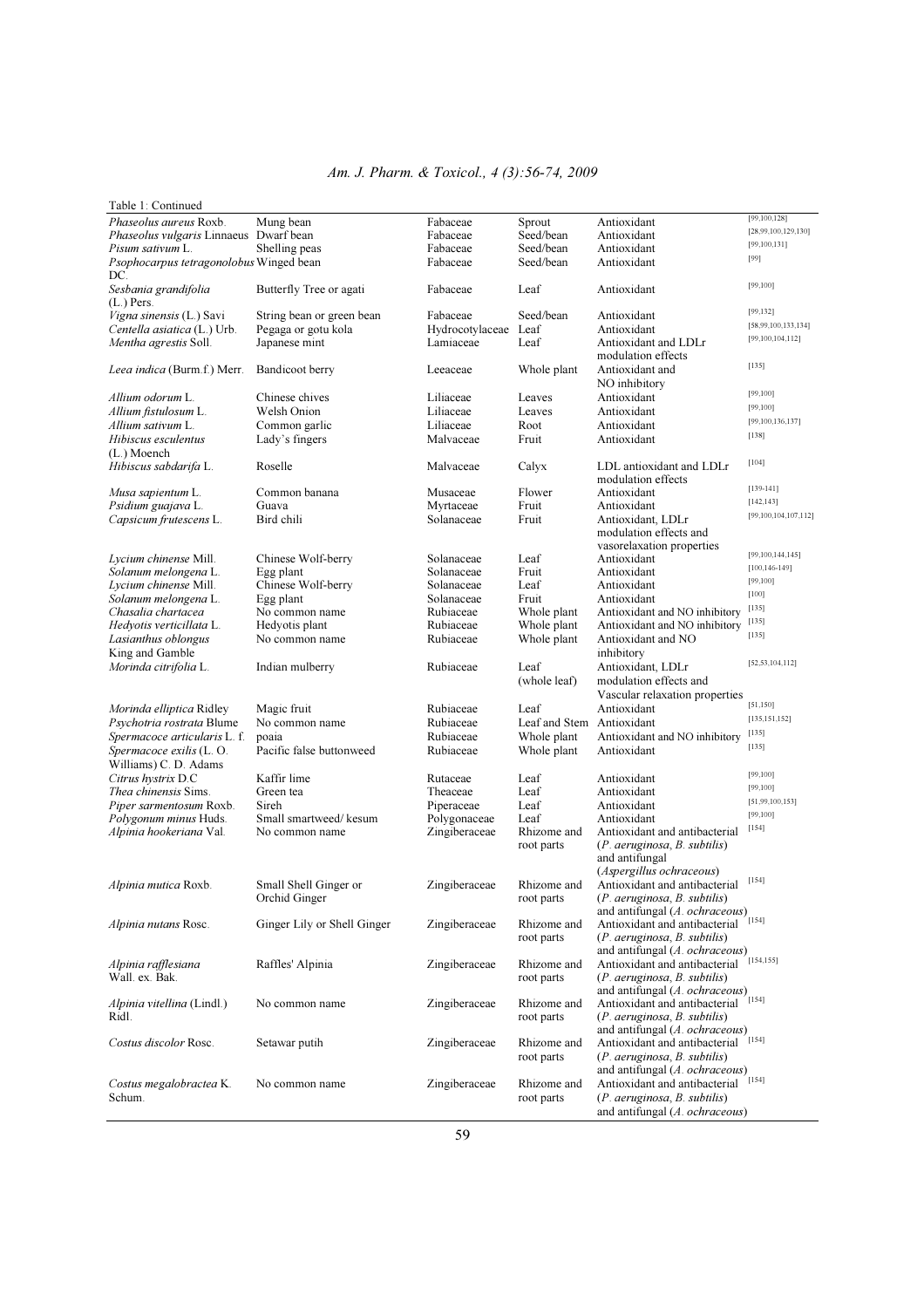| Table 1: Continued                           |                                                |               |                           |                                                                                                       |                |
|----------------------------------------------|------------------------------------------------|---------------|---------------------------|-------------------------------------------------------------------------------------------------------|----------------|
| Costus spiralis Rosc.                        | Spiral ginger                                  | Zingiberaceae | Rhizome and<br>root parts | Antioxidant and antibacterial<br>$(P.$ aeruginosa, $B.$ subtilis)<br>and antifungal $(A. ochraceous)$ | [154]          |
| Costus villosissimus Jacq.                   | Spiral flag                                    | Zingiberaceae | Rhizome and<br>root parts | Antioxidant and antibacterial<br>$(P.$ aeruginosa, $B.$ subtilis)<br>and antifungal $(A. ochraceous)$ | [154]          |
| Curcuma longa L.                             | Turmeric                                       | Zingiberaceae | Root                      | Antioxidant and antitumour                                                                            | [99, 100, 156] |
| Curcuma mangga Valeton<br>and van Zijp       | Mango ginger                                   | Zingiberaceae | Rhizome                   | Antioxidant, antitumour and<br>antiallergic                                                           | [157, 158]     |
| <i>Etlingera elatior</i> (Jack)<br>R. M. Sm. | Torch ginger                                   | Zingiberaceae | Flower                    | Antioxidant                                                                                           | [99, 100]      |
| Zingiber cassumunar Roxb.                    | Cassumunar ginger or Thai ginger Zingiberaceae |               | Rhizome and<br>root parts | Antioxidant and antibacterial<br>$(P.$ aeruginosa, $B.$ subtilis)<br>and antifungal $(A. ochraceous)$ | [154]<br>[158] |
| Zingiber ottensii Val.                       | <b>Black cleanser</b>                          | Zingiberaceae | Rhizome<br>Rhizome and    | Antiallergic<br>Antioxidant and antibacterial                                                         | [154]          |
|                                              |                                                |               | root parts                | $(P.$ aeruginosa, $B.$ subtilis)<br>and antifungal $(A. ochraceous)$                                  |                |
| Zingiber macroglossum Val. No common name    |                                                | Zingiberaceae | Rhizome and<br>root parts | Antioxidant and antibacterial<br>$(P.$ aeruginosa, $B.$ subtilis)<br>and antifungal $(A. ochraceous)$ | [154]          |

\*: LDLr: Low Density Lipid receptor; \*\*: NO: Nitric Oxide

### MATERIALS AND METHODS

 The data of this review was collected using Pubmed, Scopus databases and Google scholar search engine. Endnote program was used to edit reference formatting. Moreover, it's worth mentioning that the central library of University Putra Malaysia was as a data source for retrieving books and needed resources.

The alternative medicine in Asia and other parts of the world: India is one of the twelve mega diversity countries in the world. It has a vital stake in the conservation and sustainable utilization of its biodiversity resources $^{[13]}$ . India has been recognized for its spices and medicinal plants which exhibit a wide range of physiological and pharmacological properties. Herbs and spices have a traditional history of use, with a remarkable role in the cultural heritage of appreciating food and its links to health. Current biomedical efforts are focused on their scientific merits, to provide science-based evidence for the traditional uses and to develop either functional foods or nutraceuticals<sup>[14]</sup>. Plant foods contain phytochemicals such as flavonoids, phenolic acids, used to show a remarkable biological activity. Some common foods used in Indian culinary practices were assessed for their anti-oxidant, anti-mutagenic, anti-carcinogenic effects, vitamin D activity and were evaluated for their plausible biological effects $[12]$ . Away from India, the traditional Korean medicine, So-Cheong-Ryong-Tang (SCRT) also called as Xiao-qing-long-tang or Shoseiru-to, contains eight species of medicinal plants which have been used for treating allergic diseases,

such as allergic rhinitis and asthma for hundreds of years in Asian countries<sup>[7]</sup>. A recent study in Korea revealed that SCRT can correct Th2 dominant condition by affecting directly on the CD4+T cell without significantly depressing general  $T$  cell activities<sup>[15]</sup>. Malaysia has been found to possess huge biodiversity resources and potential for natural products and is also considered as mega diversity country. These countries together contain at least 60% of the world's known species $[16]$ . The flora of Malaysia is exceedingly rich and is conservatively estimated to contain about 12,500 species of flowering plants and more than 1,100 species of ferns and fern allies. Many of these species are unique and found nowhere else in the world. Out of the 12,000 species of vascular plants, 10%, or approximately 1200 species, are reported to have medicinal properties<sup>[17]</sup>. In Peninsular Malaysia, for example, well over 26% of the tree species are endemic. Higher endemism is expected in the herbaceous flora with some of the larger genera estimated to be endemic in more than 80% of their species. Many endemic plants are localized in their distribution, being found only in a few valleys or mountain tops<sup>[18,19]</sup>. Malaysia alone has about 1300 medicinal plant products registered by the Ministry of Health and are available in market<sup>[20]</sup>. Although these medicinal plants or herbs have been used as a cure or for health since the olden days, they are now widely used especially in the pharmaceutical, health and food industries. These herbs are also used in cooking, cosmetics, perfumes and as flavors<sup>[18]</sup>. In comparison to Asian countries, there are about 1500 species of medicinal and aromatic plants in all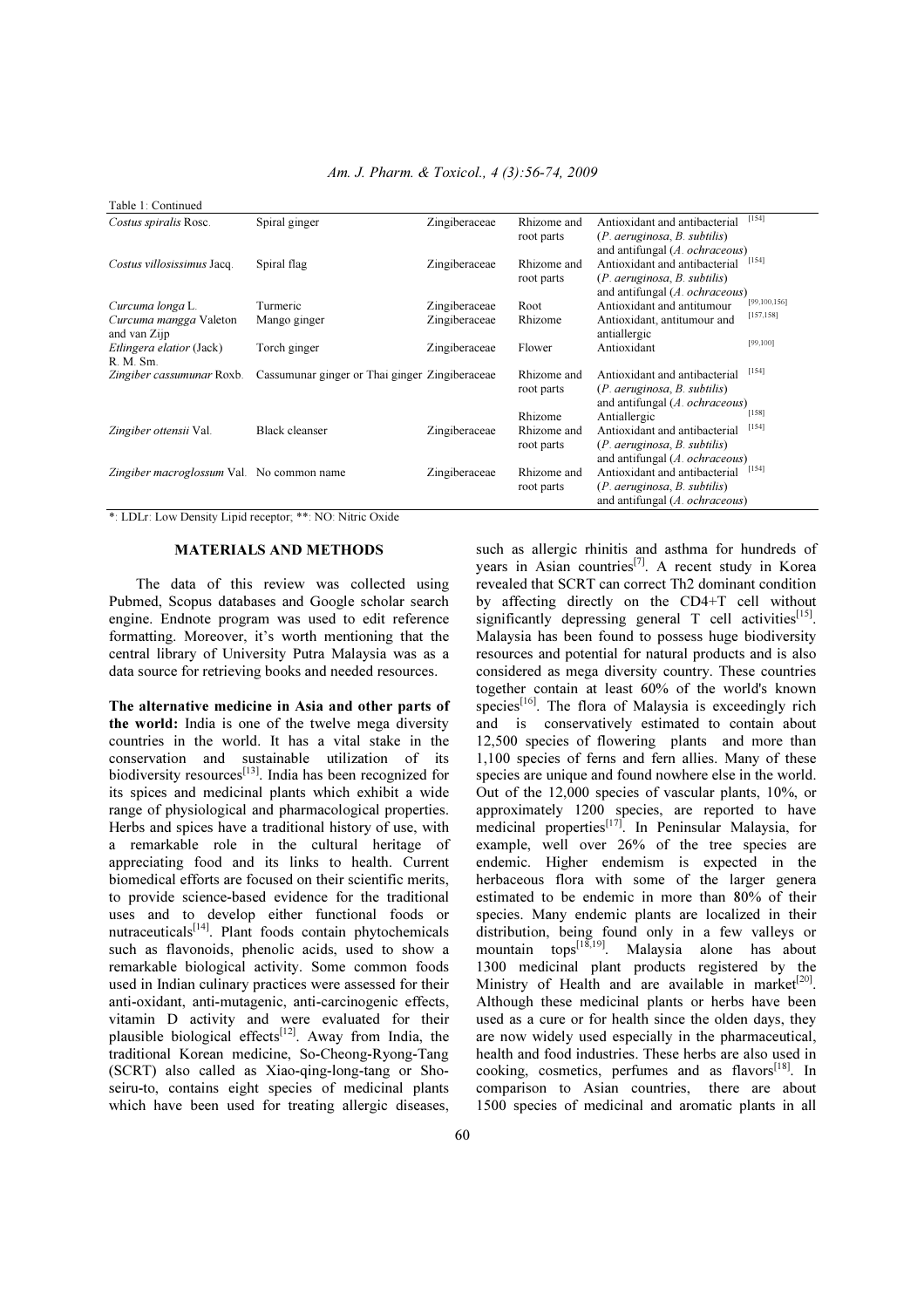Europe which have been widely used in countries such as Albania, Bulgaria, Croatia, France, Germany, Hungary, Poland, Spain, Turkey and United Kingdom<sup>[21]</sup>. Another study found that a total of only 985 species have been catalogued in the Mediterranean countries, of which only 406 have medicinal use<sup>[22]</sup>. By this simple comparison we can estimate the huge number of plant species founds in Asia which is astoundingly inspiring for researchers to explore their medicinal benefit.

 Countries in Africa, Asia and Latin America use Traditional Medicine (TM) to help meet some of their primary health care needs. In Africa, up to 80% of the population uses traditional medicine for primary health care while in industrialized countries, adaptations of traditional medicine are termed "Complementary "or "Alternative" Medicine  $(CAM)^{[23]}$ . The WHO fact sheet 2003 gave a short description on different countries around the world regarding the practicing of the alternative medicine by their people:

- In China, traditional herbal preparations account for 30-50% of the total medicinal consumption
- In Ghana, Mali, Nigeria and Zambia, the first line of treatment for 60% of children with high fever resulting from malaria is the use of herbal medicines at home
- WHO estimates that in several African countries traditional birth attendants assist in the majority of births
- In Europe, North America and other industrialized regions, over 50% of the population have used complementary or alternative medicine at least once
- In San Francisco, London and South Africa, 75% of people living with HIV/AIDS use TM/CAM
- 70% of the population in Canada have used complementary medicine at least once
- In Germany, 90% of the population has used a natural remedy at some point in their life. Between 1995 and 2000, the number of doctors who had undergone special training in natural remedy medicine had almost doubled to 10,800
- In the United States, 158 million of the adult population use complementary medicines and according to the USA Commission for Alternative and Complementary medicines, US \$17 billion was spent on traditional remedies in 2000
- In the United Kingdom, annual expenditure on alternative medicine is US \$ 230 million
- The global market for herbal medicines currently stands at over US \$ 60 billion annually and is growing steadily<sup>[24]</sup>

#### Plants' antioxidants:

Why plants are huge source of antioxidants: Plants are potential sources of natural antioxidants. They absorb the sun's radiation and generate high levels of oxygen as secondary metabolites of photosynthesis. On the other hand, Oxygen is easily activated by Ultra Violet (UV) radiation and heat from the sunlight to produce toxic Reactive Oxygen Species  $(ROS)^{[25]}$ . These ROS are highly reactive because they can interact with a number of cellular molecules and metabolites thereby leading to a number of destructive processes causing cellular damage<sup>[26]</sup>. Plants produce various antioxidative, enzymes and non-enzymes, compounds to counteract and detoxify these ROS in order to survive. Hence, naturally occurring phytocompounds possessing antioxidative and antiinflammatory properties appear to contribute to their chemopreventive or chemoprotective activity<sup>[27]</sup> which in turn, by the alternative medicine, has been used to the benefit of human beings.

Plants' most abundant antioxidant substances: Phenolic substances, which are known to possess high antioxidative activity, are actually common phytochemicals in fruits and leafy vegetables. Plants containing phenolic compounds have been reported to possess strong antioxidant properties<sup>[28]</sup>. Most of these phenolics are classified into two principal groups of phenol; carboxylic acids and flavonoids, the latter being the most significant<sup>[29,30]</sup>. According to Pratt<sup>[31]</sup>, phenolic compounds are found abundantly in all parts of the plant, such as wood, bark, stems, leaves, fruit, root, flowers, pollen and seeds. Antioxidative activity of phenolic compounds is based on their ability to donate hydrogen atoms to free radicals $[32]$ . Many phenolic compounds, particularly flavonoids, exhibit a wide range of biological effects, including antioxidant activity, antibacterial, antiviral, anti-inflammatory, antiallergic, anti-thrombotic, vasdilatory actions and the ability to lower the risk of coronary heart diseases<sup>[33]</sup>. The protective effects of diets high in fruits and vegetables have been attributed to the presence of these compounds $[34]$ . A study on the plant extracts of *Bidens pilosa* L. var. radiata (Asteraceae) revealed that it could serve as a good source of caffeoylquinic acid derivatives and flavonoid glycosides which are attributed to *Bidens pilosa* significant antioxidant activity and inhibitory effect on Nitric Oxide (NO) production (an inflammatory mediator) in macrophages. Therefore, the study proposed the potential dietary value and benefits of *Bidens pilosa*  extract on the basis of the phytochemical characteristics and the observed bioactive properties $[27]$ . Another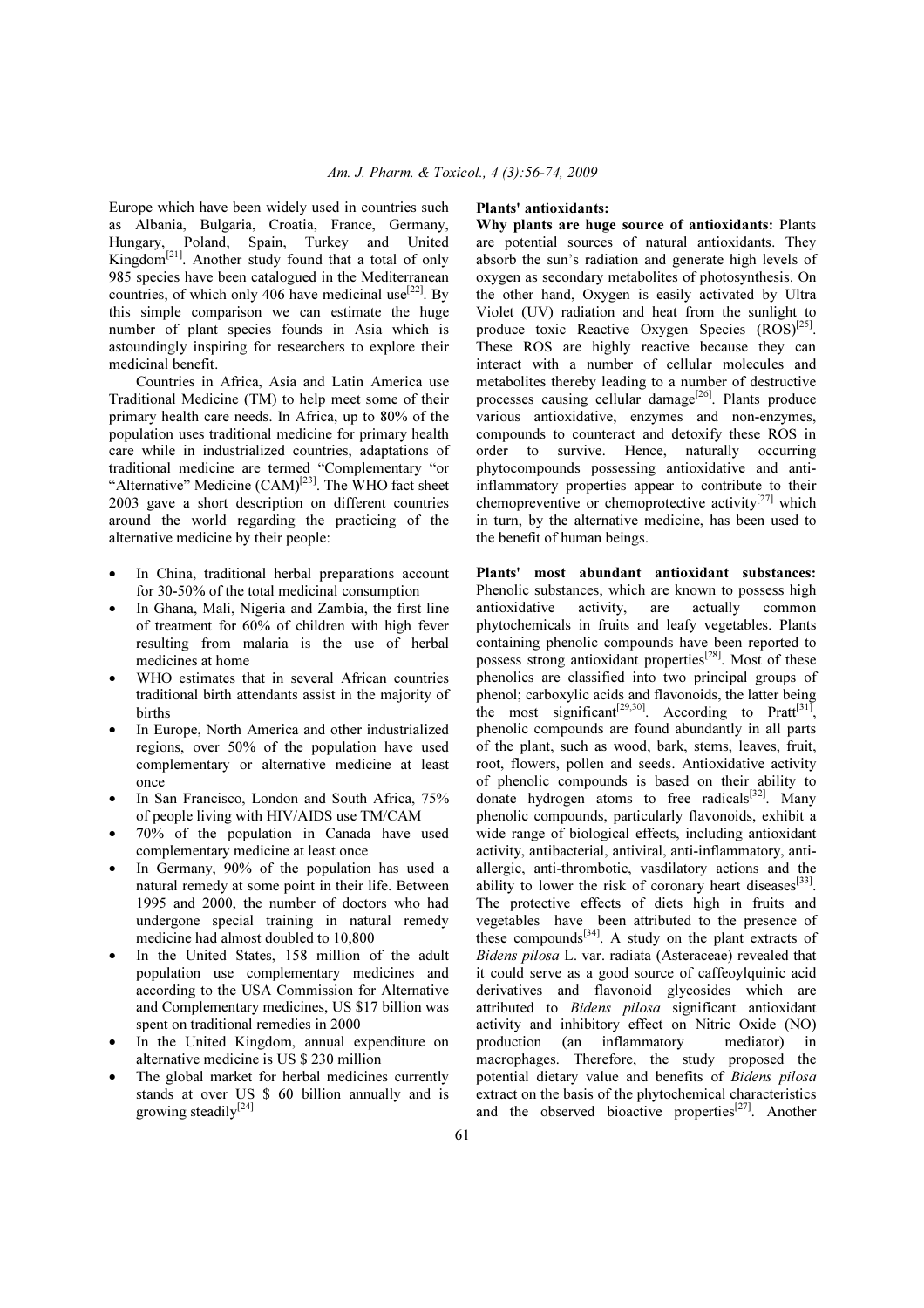example of the antioxidant effect of flavoniods, is *Scutellaria baicalensis* Georgi (Lamiaceae); a widely used herb in traditional medical systems of China and Japan. The major constituents of *S*. *baicalensis* are flavonoids: baicalein, baicalin, wogonin, which have been associated with various properties, for example: Antioxidant, anti-inflammatory, antithrombotic, antibacterial and antiviral<sup>[35]</sup>.

The antioxidants and free radicals scavenging bioactivity: The term, antioxidant is used to describe a dietary component that can function to decrease tissue damage by reactive  $oxygen^{[36]}$ . A good example of potent plants' antioxidants are anthocyanins, which are water-soluble pigments present in plants<sup>[37]</sup>. They are known to be powerful antioxidants that help protect plants from UV damage, particularly, UVB radiation which proves to be one of the most relevant environmental risks because of its hazardous effects to human being, such as premature skin aging and especially skin photocarcinogenesis<sup>[38,39]</sup>.

 Most living organisms possess enzymatic and nonenzymatic defense systems against excessive production of reactive oxygen species; However, different external factors (smoke, diet, alcohol and some drugs) and aging decrease the efficiency of such protecting systems, resulting in disturbances of the redox equilibrium established under healthy conditions<sup>[40]</sup>. The homeostatic balance between Reactive Oxygen Species (ROS) and endogenous antioxidants is important in maintaining healthy tissues. Excessive ROS states are important in diseases such as acute respiratory distress syndrome and Idiopathic Pulmonary Fibrosis<sup>[41]</sup>. Redox imbalance increases the breakdown of the extracellular matrix component hyaluronan into lower molecular weight fragments that in turn activate innate immune responses and perpetuate tissue injury $[42]$ . Thus, antioxidants that scavenge reactive oxygen species may be of great value in preventing the onset and propagation of oxidative diseases like autoimmune diseases, cardiovascular diseases, neurovascular diseases<sup>[43]</sup>. Recently, more attention has been paid to the role of natural antioxidants, mainly phenolic compounds, which may have higher antioxidant activities than those of conventional vitamins C, E and  $\beta$ -carotene<sup>[44]</sup>. Therefore, antioxidants, which can neutralize free radicals, may be of central importance in the prevention of carcinogenicity, cardiovascular and neurodegenerative changes associated with aging  $[41,45]$ . Epidemiological studies showed that the consumption of vegetables and fruits could protect humans against oxidative damage by inhibiting or quenching free radicals and reactive oxygen species<sup>[46]</sup>.

 Fruits and vegetables are rich sources of many food factors including vitamins, minerals and phytochemicals which may act as antioxidants $[47]$ . The antioxidant activity of fruits and vegetables is often assumed to be of greatest importance in combating a number of degenerative diseases as free radical-related damage has been implicated in causing many of these conditions<sup>[48]</sup>. Thus a daily consumption of five or more servings of antioxidant-rich food provides the body with the essential antioxidants needed to prevent degenerative diseases, premature aging symptoms, chronic fatigue and general disability<sup>[49]</sup>. Doctors and nutritionist have long known that antioxidants are needed by the human body for optimal well being, especially for maintaining a healthy body system and defense mechanism against cell damage $\left[50\right]$ . Therefore, the more the discovered antioxidant, the more the benefit to human beings has developed.

Vimala *et al.*<sup>[51]</sup> found that the daily consumption of *Piper sarmentosum* Roxb. (kadok, Piperaceae) and *Morinda elliptica* Ridley (mengkudu jantanm, Rubiaceae) leaves, edible medicinal plants commonly used in Malaysian traditional medicine, can help maintain energy, general ability and fitness even during aging. Their findings were based on the truth that Naringenin, a naturally occurring antioxidant superoxide scavenger, was found in the methanolic leave extracts of *P*. *sarmentosum* and *M*. *elliptica*. Thus these plants could be considered as potent antioxidant food. Therefore if consumed daily, they could scavenge access free-radicals in the human biological system and could prevent oxidative related diseases<sup>[51]</sup>. Antioxidant food, supplies the body with the essential antioxidant nutrients needed to enhance the immune system, eliminate excess free radicals and keep the oxidative stress state in balance. In a similar study Zin *et al*.<sup>[52,53]</sup>, found that the consumption of *Morinda citrifolia* L. (Rubiaceae); locally known as (mengkudu), may have potential health effects. All the examined fractions, demonstrated high antioxidative activity; the potency of some of these compounds could provide a scientific basis for the health benefits claimed for *M*. *citrifolia* in folk medicine<sup>[52,53]</sup>.

 Some of the Korean medicinal plants and their isolated polyphenols have exhibited effective radicalscavenging activity and may act as promising agents for scavenging free radicals and treating diseases associated with excess free radicals. For example the Rosaceae, *Rosa rugosa* Thunb. and *Rosa davurica* Pall. showed strong radical-scavenging activity. The most effective medicinal plant from families other than Rosaceae was Cedrela sinensis Juss. (Meliaceae), followed in order by *Nelumbo nucifera* Gaertn.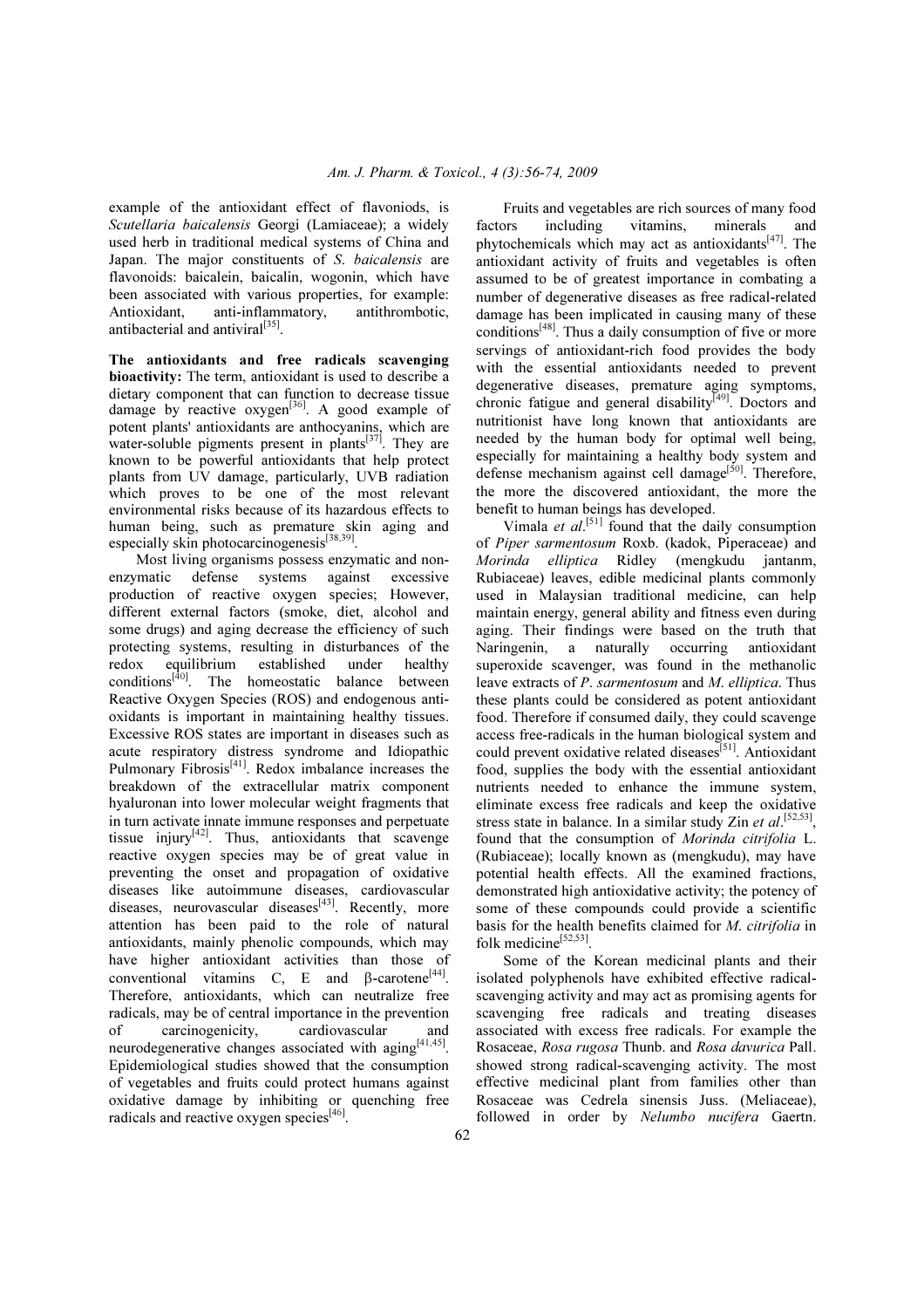(Nelumbonaceae), *Eucommia ulmoides* Oliver (Eucommiaceae), *Zanthoxylum piperitum* DC. (Rutaceae), *Cudrania tricuspidata* (Carrière) Bureau (Moraceae) and *Houttuynia cordata* Thunb.  $(Saururaceae)^{[54]}$ .

 It is worth mentioning that synthetic antioxidants were found to be harmful to health while most of the natural antioxidants from plant source proved to be safer for health and possess better antioxidant activity<sup>[55]</sup>. This fact could explain our finding that most Asian scientists have focused their research on the antioxidant activity of the studied plants rather than the antimicrobial and antitumor or other biological activities. Nevertheless, the antioxidant activity of these plants could be considered as the basis for further possible investigations on their additional properties.

The anti-lipid peroxidation and immune modulatory effects of antioxidants: As an example for the indirect antioxidant effect of plants, the antioxidant potential in herbal barks extract of five therapeutically important medicinal plants native to India was investigated. They are *Crataeva nurvala* Buch.-Ham. (Capparidaceae), *Buchanania lanzan* Spreng. (Anacardium), *A*. *marmelos* (L.) Corr. (Rutaceae), *Dalbergia sissoo* Roxb. ex DC. (Fabaceae) and Cedrela toona Roxb. (Meliaceae). All of them showed an excellent lipid peroxidation inhibitory potential and a comparative high NO quenching capacity which was found to be the highest in *C*. *nurvala*. Hence, the bark of *Crataeva nurvula* has the highest antioxidant capacity<sup>[56]</sup>.

 Spices and herbs which are abundant in the daily meals of Asian countries have been proved to possess high antioxidant activity that can be applied for preservation of lipids and reduce lipid peroxidation in biological systems $<sup>[57]</sup>$ . The antioxidant activity of spice</sup> extracts are retained even after boiling for 30 min at 100 degrees C, indicating that the spice constituents are resistant to thermal denaturation<sup>[58]</sup>. The antioxidant activity of these dietary spices suggests that in addition to imparting flavor to the food, they possess potential health benefits by inhibiting the lipid peroxidation<sup>[59]</sup>.

 Some of the dietary constituents commonly used in Indian foods such as cloves (Syzygium aromaticum (L.) Merrill and Perry, Myrtaceae), licorice (*Glycyrrhiza glabra* L., Fabaceae), mace (aril of *Myristica fragrans* Houtt., Myristicaceae) and greater cardamom (*Amomum subulatum* Roxb., Zingiberaceae), were selected as the test samples to find their effect on the inhibition of lipid peroxidation in rat liver homogenate<sup>[60]</sup>. The results showed that spices used in this study have significant ability to inhibit lipid peroxidation due to their polyphenol content, strong reducing power and superoxide radical scavenging activity. Cloves showed the highest antioxidant activity probably due to the higher polyphenol content as compared to other spices $[60]$ . A second example of bioactive effects of spices and herbs is a study  $by^{[58]}$  in which they used water and alcoholic extract (1:1) of commonly used spices (garlic, ginger, onion, mint, cloves, cinnamon and pepper). Their result revealed a dose-dependent oxidation inhibition of fatty acid and linoleic acid in the presence of soybean lipoxygenase. Among the spices tested, cloves exhibited the highest effect while onion showed the least antioxidant activity. The relative antioxidant activities decreased in the order of cloves, cinnamon, pepper, ginger, garlic, mint and onion. Spice mix namely ginger, onion and garlic; onion and ginger; ginger and garlic showed cumulative inhibition of lipid peroxidation thus exhibiting their synergistic antioxidant activity<sup>[58]</sup>.

 Currently, research interest has focused on various herbs that possess hypolipidemic, antiplatelet, antitumor, or immune-stimulating properties that may be useful adjuncts in helping reduce the risk of cardiovascular disease and cancer<sup>[61]</sup>. In different herbs, a wide variety of active phytochemicals, including the flavonoids, terpenoids, lignans, sulfides, polyphenolics, carotenoids, coumarins, saponins, plant sterols, curcumins and phthalides have been identified<sup>[62]</sup>. In addition to delivering antioxidant and other properties, herbs and spices can be used in recipes to partially or wholly replace less desirable ingredients such as salt, sugar and added saturated fat. As several metabolic diseases and age-related degenerative disorders are closely associated with oxidative processes in the body, therefore the use of herbs and spices as a source of antioxidants to combat oxidation warrants further attention[60,63] .

 In the functioning processes of the immune system, such as phagocytosis, reactive oxygen and nitrogen species are generated<sup>[64]</sup>. The generation of Reactive Oxygen Species (ROS) by phagocytes is one of the irreplaceable microbicidal tools of innate immunity. If they are left unchecked they can affect the components of the immune system by inducing oxidative damage. This is more so in the elderly or during inflammation where there is excess generation of these reactive species than can be taken care of by the defenses in the form of antioxidants $[65]$ . Dietary supplementation with antioxidants may greatly help in such conditions. There are some indications of possible benefits of antioxidant supplementation. Polyphenols have a well-known antioxidant-based immunomodulatory activities which can be as therapeutic agents in the inflammation-driven damaging oxidant load<sup>[66,67]</sup>.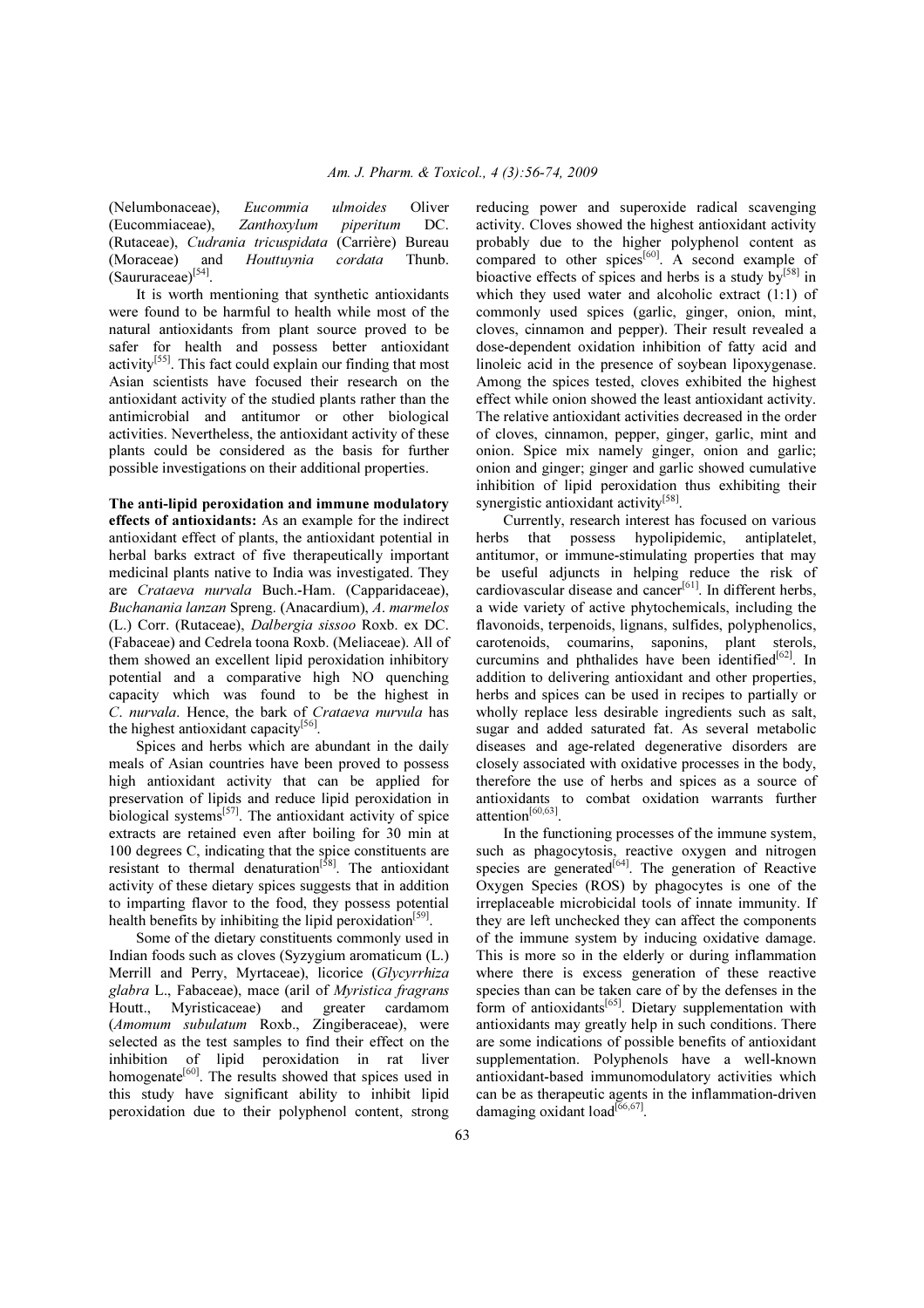The two most researched plants with antioxidant activity in Asia: A prominent example of potent antioxidant spices is turmeric; *Curcuma longa* L. (Zingiberaceae). The Indian traditional medical systems have long used turmeric; a spice is often found in curry powder; for wound healing, rheumatic disorders, gastrointestinal symptoms, deworming, rhinitis and as a cosmetic and traditionally known for its an antiinflammatory effects<sup>[14,68]</sup>. Studies in India have explored its anti-inflammatory, cholekinetic and antioxidant potentials $[69-71]$ . The recent investigations have focused on its preventive effects on precarcinogenic, anti-inflammatory and anti atherosclerotic effects both *in vivo* and *in vivo* conditions in animals and humans. Both turmeric and curcumin have been found to increase detoxifying enzymes, prevent DNA damage, improve DNA repair, decrease mutations and tumor formation and exhibit antioxidative potential in animals. Recent physiological, pharmacological and biochemical studies appear to support the wisdom of the traditional dietary practices<sup>[14]</sup>. Curcumin (diferuloylmethane), an orange-yellow and major component of turmeric; is responsible for its biological actions. Other extracts of this plant has been showing potency too<sup>[72,73]</sup>. *In vivo*, curcumin exhibits antiparasitic, antispasmodic, anti-inflammatory and gastrointestinal effects; and also inhibits carcinogenesis and cancer growth<sup>[73-76]</sup>. *In vivo*, there are experiments showing the anti-parasitic, anti-inflammatory potency of curcumin and extracts of *C*. *longa* L. by parenteral and oral application in animal models<sup>[74,77]</sup>. Curcumin has been shown in the last two decades to be a potent antioxidant and immunomodulatory agent that can modulate the activation of T cells, B cells, macrophages, neutrophils, natural killer cells and dendritic cells<sup>[77,78]</sup>. Curcumin can also downregulate the expression of various proinflammatory cytokines including TNF, IL-1, IL-2, IL-6, IL-8, IL-12 and chemokines, most likely through inactivation of the transcription factor NF-kappaB. Interestingly, however, curcumin at low doses can also enhance antibody responses. This suggests that curcumin's reported beneficial effects in arthritis, allergy, asthma, atherosclerosis, heart disease, Alzheimer's disease, diabetes and cancer might be due in part to its ability to modulate the immune system<sup>[68]</sup>.

 The second example, *Panax ginseng* C.A. Meyer (Araliaceae) is a well-known medicinal herb native to China and Korea and has been used as a herbal remedy in Eastern Asia for thousands of years and is now a popular and worldwide used natural medicine. The active ingredients of ginseng are ginsenosides which are also called ginseng saponins<sup> $[79]$ </sup>. However, there is

different evidence of ginseng efficacy between Traditional Chinese Medicine (TCM), modern pharmacological experiments and clinical trials. In TCM, ginseng is a highly valued herb and has been applied to a variety of pathological conditions and illnesses such as hypodynamia, anorexia, shortness of breath, palpitation, insomnia, impotence, hemorrhage and diabetes<sup>[80]</sup>. Modern pharmacological experiments have proved that ginseng possesses multiple constituents (ginsenosides, polysaccharides, peptides, polyacetylenic alcohols), with actions (potent antioxidant activity, central nervous system effects, neuroprotective effect, immunomodulation, anticancer). And ginsenosides proved to be the part that posses the most of active ingredients, especially Ginsenosides Rg3, which proved to have antioxidant, antiinflammatory, antiapoptotic and immunostimulant properties[81]. A recent study demonstrated the potential anti-rheumatoid activity of *Panax ginseng* C.A. Meyer head part and suggested that it has potential analgesic and anti-inflammatory activities $[82]$ . Ginseng has also been studied on its effect mainly on physical, psychomotor performance and cognitive function<sup>[83,84]</sup>, immunomodulation, diabetes mellitus<sup>[85]</sup>, cardiovascular diseases<sup>[86]</sup>. Nevertheless, equivocal results have been demonstrated for many of these indications due to the poor quality of most clinical trials on ginseng[79]. Therefore, reliable clinical data in humans are still lacking and broader understanding of medical knowledge and reasoning on ginseng, is necessary [87]. A complete list of antioxidant plants researched in Asia is shown in Table 1.

The role of natural products as radioprotectors: Due to the increased use of ionizing radiation in various aspects of human life especially in areas pertaining to radiotherapy of cancer, food preservation, agriculture, industry and power generation, there is a need to develop an effective and non-toxic radioprotector<sup>[88]</sup>. No ideal and safe synthetic radioprotectors are available to date. So, the search for alternative sources, including plants, has been on going for several decades. In Ayurveda, the traditional Indian system of medicine, several plants have been used to treat free radicalmediated ailments and, therefore, it is logical to expect that such plants may also render some protection against radiation damage<sup>[89]</sup>. A systematic screening approach can provide leads to identifying potential new candidate drugs from plant sources, for mitigation of radiation  $invv^{\{89\}}$ . The currently available radiation injury<sup>[89]</sup>. The currently available radioprotectors have many drawbacks including high cost, side effects and toxicity[90]. Some antioxidant nutrients and phytochemicals have the advantage of low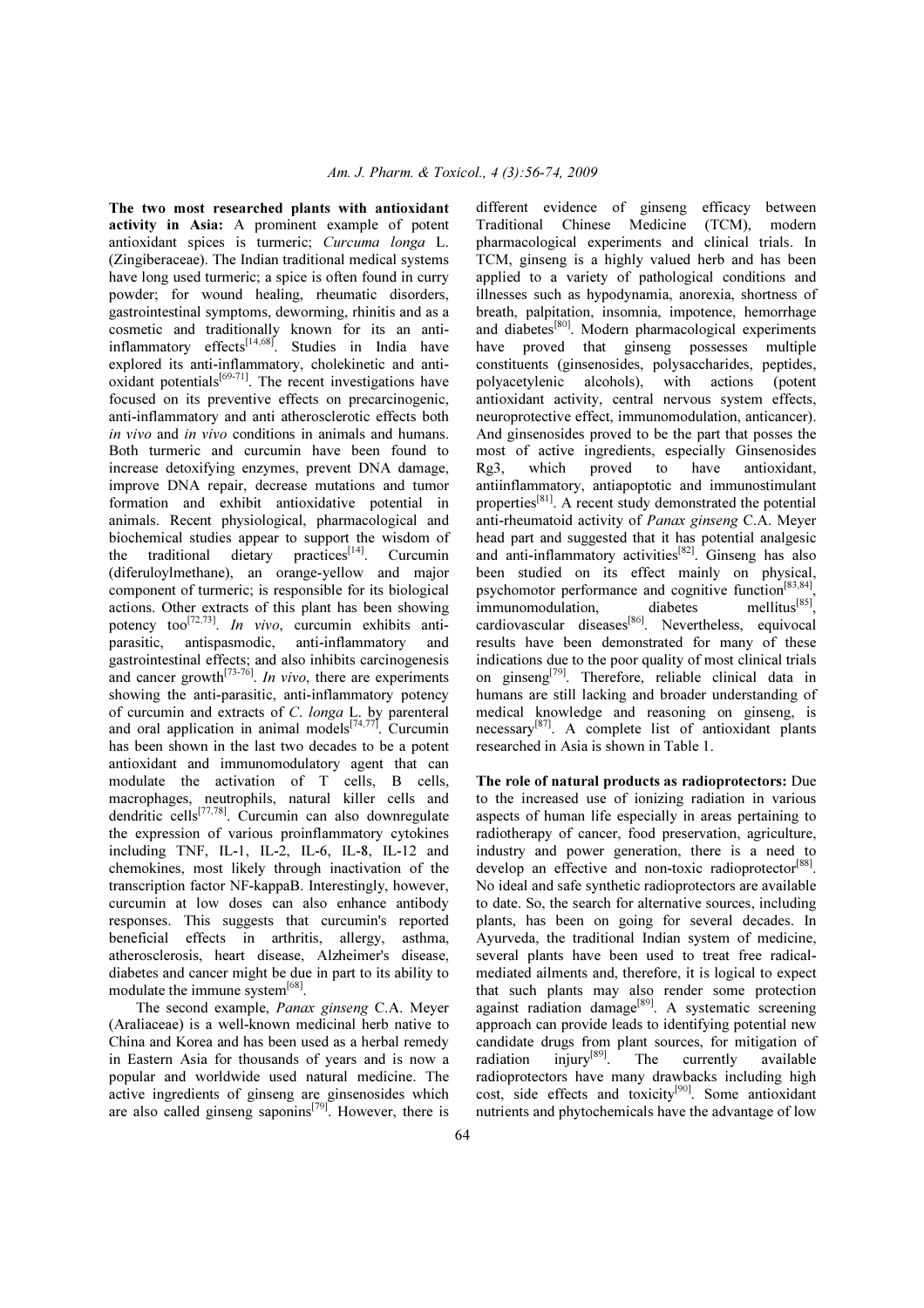toxicity although they are generally protective when administered at pharmacological doses<sup>[91]</sup>. A number of phytochemicals, including caffeine, genistein and melatonin, have multiple physiological effects, as well as antioxidant activity, which resulted in radioprotection *in vivo*<sup>[91]</sup>. Several novel approaches are on the track to locate a potent radioprotector from plants. These include mimics of antioxidant enzymes<sup>[92]</sup>, nitroxides, melatonin<sup>[93]</sup>, growth factors<sup>[94]</sup>, gene therapy<sup>[95]</sup> and natural products<sup>[92,96]</sup>. The latter has several advantages since they are non-toxic with proven therapeutic benefits. Results from animal experiments indicated that antioxidant nutrients, such as vitamin E and selenium compounds, are protective against lethality and other radiation effects but to a lesser degree than most synthetic protectors[88]. As India and many Eastern countries have an enormous heritage of<br>vast natural dietary and time tested medicinal dietary and time tested medicinal resources; therefore, it is worth to explore the possibility of developing efficient, economically viable and clinically acceptable radioprotectors for human application from these resources<sup>[88]</sup>. For instance, *Rosemarinus officinalis* L. (Lamiacea) leave extract and *Zingiber officinale* Roscoe (Zingiberaceae) have been demonstrated to be good radioprotectors. The latter possesses antioxidant and neuromodulatory properties that can be effectively utilized for behavioral radioprotection<sup>[97,98]</sup>.

## **CONCLUSION**

 As mentioned, the Reactive Oxygen Species (ROS) or oxidants, which are formed in the human body due to exogenous and endogenous factors, are found to be responsible for many diseases. Day by day, a lot of research have shown the potential of phytochemical antioxidants as health benefactors because of their ability to neutralize free radicals, reactive oxygen species, or oxidants responsible for the onset of cell damage. Taken together, it was concluded that first, antioxidant components of the natural products constitute the major source of human health promotion and maintenance. Moreover, antioxidant activity of the natural products includes detoxifying toxins, scavenging free radicals; wipe out the excess ROS and anti- lipids peroxidation. Indirectly, antioxidant components are useful as anticancer, anti-inflammatory, antimicrobial, antilipids, antiallergic and antidiabetics. The second main conclusion is that the nature is still the perfect source for health promotion and for the supplementation of safe drugs. Moreover, natural products and their antioxidant activity might represent the best solution to prevent the side effects of many

commercially available drugs and to counteract the rapid emergence of multi-drug resistant microbes against the commonly used antimicrobial agents. Apart from the huge number of research studies in the filed of antioxidants discovery, this field still needs more attention from scientists around the world.

#### ACKNOWLEDGMENT

 Appreciation goes to the Faculty of Food Science and Technology for supporting this review for the sake of establishing a comprehensive review on the antioxidant research in Asia.

#### **REFERENCES**

1. Rios, J.L. and M.C. Recio, 2005. Medicinal plants and antimicrobial activity. J. Ethnopharmacol., 100: 80-84. http://www.ncbi.nlm.nih.gov/entrez/query.fcgi?cm

d=Retrieve&db=PubMed&dopt=Citation&list\_uids =15964727

- 2. Jassim, S.A.A. and M.A. Naji, 2003. Novel antiviral agents: A medicinal plant perspective. J. Applied Microbiol., 95: 412-427. http://www.ncbi.nlm.nih.gov/entrez/query.fcgi?cm d=Retrieve&db=PubMed&dopt=Citation&list\_uids =12911688
- 3. Gautam, R., A. Saklani and S.M. Jachak, 2007. Indian medicinal plants as a source of antimycobacterial agents. J. Ethnopharmacol., 110: 200-234. http://www.ncbi.nlm.nih.gov/entrez/query.fcgi?cm d=Retrieve&db=PubMed&dopt=Citation&list\_uids =17276637
- 4. Hsieh, M.J., Z.S. Yen, S.C. Chen and C.C. Fang, 2008. Acute cholinergic syndrome following ingestion of contaminated herbal extract. Emerg. Med. J., 25: 781-782. http://www.ncbi.nlm.nih.gov/entrez/query.fcgi?cm d=Retrieve&db=PubMed&dopt=Citation&list\_uids =18955628
- 5. Hoareau, L. and E.J. Dasilva, 1999. Medicinal plants: A re-emerging health aid. Elect. J. Biotechnol., 2: 1-5.

http://www.ejb.org/content/vol2/issue2/full/2/

- 6. Perry, L.M. and J. Metzger, 1980. Medicinal Plants of East and Southeast Asia. MIT Press, Cambridge, ISBN: 0262160765, pp: 632.
- 7. Murakami, A., H. Ohigashi and K. Koshimizu, 1999. Chemoprevention, insights into biological mechanisms and promising food factors. Food Rev.  $Int$  15: 335-395 http://direct.bl.uk/bld/PlaceOrder.do?UIN=066688 379&ETOC=RN&from=searchengine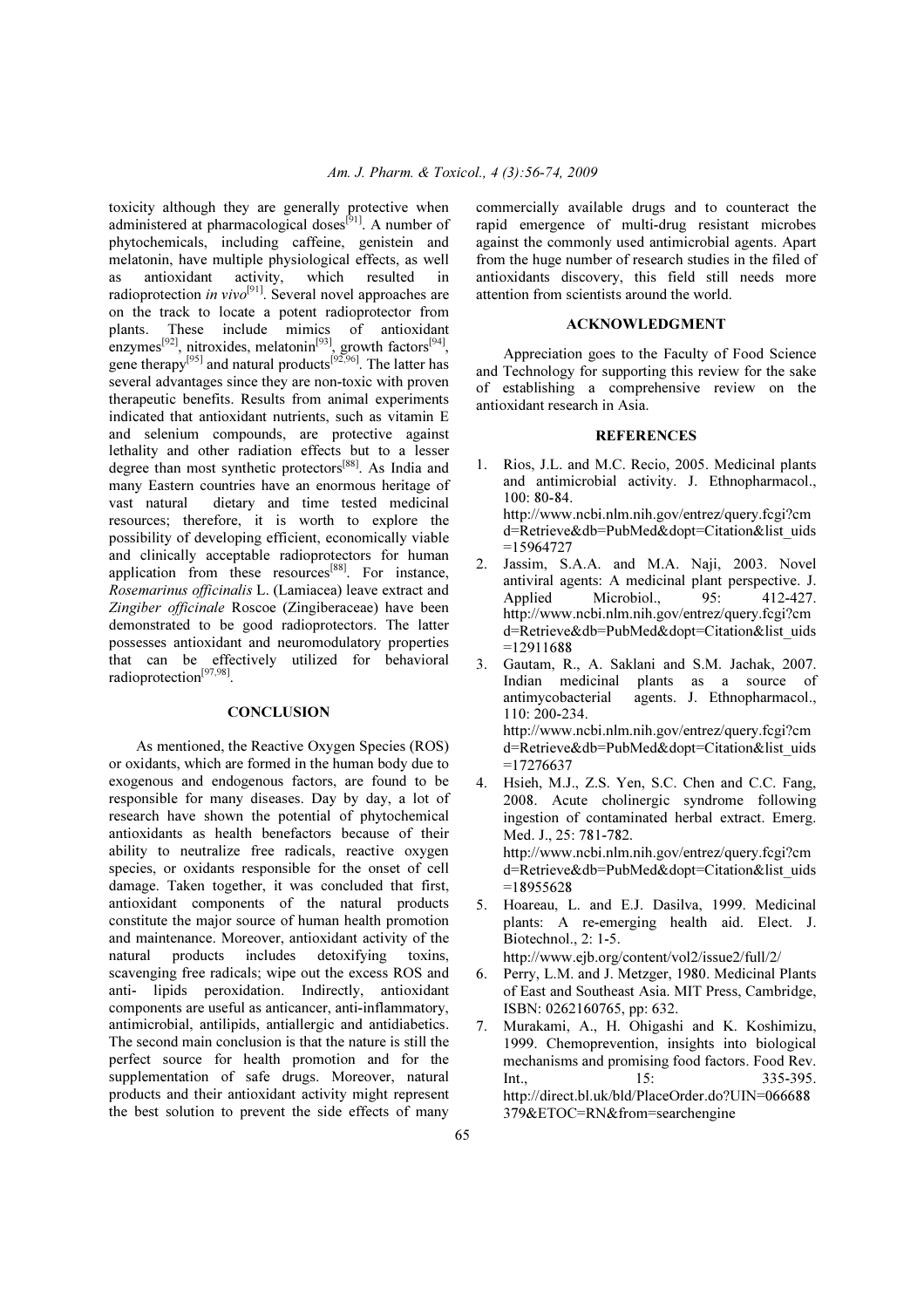- 8. Rajaram, S. and J. Sabaté, 2000. Health benefits of a vegetarian diet. Nutr. Rev., 16: 531-533. http://www.ncbi.nlm.nih.gov/entrez/query.fcgi?cmd=Ret rieve&db=PubMed&dopt=Citation&list\_uids=10906546
- 9. Liu, X.Q. and Y.H. Li, 2000. Epidemiological and nutritional research on prevention of cardiovascular disease in China. Br. J. Nutr., 84: S199-S203. http://www.ncbi.nlm.nih.gov/entrez/query.fcgi?cmd=Ret rieve&db=PubMed&dopt=Citation&list\_uids=11242470
- 10. Barthwal, J., S. Nair and P. Kakkar, 2008. Heavy metal accumulation in medicinal plants collected from environmentally different sites. Biomed. Environ. Sci., 21: 319-324. http://www.ncbi.nlm.nih.gov/entrez/query.fcgi?cmd=Ret rieve&db=PubMed&dopt=Citation&list\_uids=18837296
- 11. Ullah, M.F. and M.W. Khan, 2008. Food as medicine: Potential therapeutic tendencies of plant derived polyphenolic compounds. Asian Pac. J. Cancer Prev., 9: 187-196. http://www.ncbi.nlm.nih.gov/entrez/query.fcgi?cmd=Ret rieve&db=PubMed&dopt=Citation&list\_uids=18712957
- 12. Krishnaswamy, K. and N. Raghuramulu, 1998. Bioactive phytochemicals with emphasis on dietary practices. Indian J. Med. Res., 108: 167-81. http://www.ncbi.nlm.nih.gov/entrez/query.fcgi?cmd=Ret rieve&db=PubMed&dopt=Citation&list\_uids=9863273
- 13. Arora, S., K. Kaur and S. Kaur, 2003. Indian medicinal plants as a reservoir of protective phytochemicals. Teratog. Carcinog. Mutagen., 1: 295-300. DOI: 10.1002/tcm.10055
- 14. Krishnaswamy, K., 2008. Traditional Indian spices and their health significance. Asia Pacif. J. Clin. Nutr., 17: 265-268. http://www.ncbi.nlm.nih.gov/entrez/query.fcgi?cm d=Retrieve&db=PubMed&dopt=Citation&list\_uids

 $=18296352$ 

- 15. Ko, E., S. Rho, E.J. Lee, Y.H. Seo, C. Cho, Y. Lee, B.I. Min, M.K. Shin, M.C. Hong and H. Bae, 2004. Traditional Korean medicine (SCRT) modulate Th1/Th2 specific cytokine production in mice CD4+ T cell. J. Ethnopharmacol., 92: 121-128. DOI: 10.1016/j.jep.2004.02.008
- 16. De La Barrera, E. and J.L. Andrade, 2005. Challenges to plant megadiversity: How environmental physiology can help. New Phytol., 167: 5-8. DOI: 10.1111/j.1469-8137.2005.01467.x
- 17. Wiart, C., E. Akaho, M. Hannah, M. Yassim, H. Hamimah, T.S. Au and M. Sulaiman, 2005. The rainforest of Southeast Asia, particularly Malaysia, is endowed with several medicinal plants species. Am. J. Chin. Med., 33: 683-685. http://www.ncbi.nlm.nih.gov/entrez/query.fcgi?cm d=Retrieve&db=PubMed&dopt=Citation&list\_uids  $=16173541$
- 18. Chang, Y.S. and Rasadah, M.A., 2004. Inventory, Documentation and Status of Medicinal Plants research in Malaysia. In: Medicinal Plants Research in Asia: The Framework and Project Workplans, Batugal, P.A., J. Kanniah, S.Y. Leeand and J.T. Oliver (Eds.). International Plant Genetic Resources Institute, pp: 120-126.
- 19. Arbec., 1998. Malaysia's national policy on biological diversity. http://www.arbec.com.my
- 20. Kulip, J., 2003. An ethnobotanical survey of medicinal and other useful plants of Murats in Sabah, Malaysia. Telopea, 10: 81-98. http://www.rbgsyd.nsw.gov.au/\_\_data/assets/pdf\_fi le/72710/Tel10Kul081.pdf
- 21. Lanfranco, G., 1992. Popular use of medicinal plants in the maltese islands. Insula, 1: 34-35.
- 22. Gonzalez-Tejero, M.R., M. Casares-Porcel, C.P. Sanchez-Rojas, J.M. Ramiro-Gutierrez, J. Molero-Mesa, A. Pieroni, M.E. Giusti, E. Censorii, C. De Pasquale, A. Della, D. Paraskeva-Hadijchambi, A. Hadjichambis, Z. Houmani, M. El-Demerdash, M. El-Zayat, M. Hmamouchi and S. Eljohrig, 2008. Medicinal plants in the Mediterranean area: Synthesis of the results of the project Rubia. J. Ethnopharmacol., 116: 341-357. DOI: 10.1016/j.jep.2007.11.045
- 23. Weeks, L.C. and T. Strudsholm, 2008. A scoping review of research on Complementary and Alternative Medicine (CAM) and the mass media: looking back, moving forward. BMC Complement. Altern. Med., 8: 43. DOI: 10.1186/1472-6882-8-43
- 24. WHO., 2003. Traditional Medicine: Fact Sheet. http://www.who.int/mediacentre/factsheets/fs134/en/
- 25. Sharma, Y.K. and K.R. Davis, 1997. The effects of ozone on antioxidant responses in plants. Free Radic. Biol. Med., 23: 480-488. http://www.ncbi.nlm.nih.gov/entrez/query.fcgi?cm d=Retrieve&db=PubMed&dopt=Citation&list\_uids =9214586
- 26. Allen, R.D., R.P. Webb and S.A. Schake, 1997. Use of transgenic plants to study antioxidant defenses. Free Radic. Biol. Med., 23: 473-479. http://www.ncbi.nlm.nih.gov/entrez/query.fcgi?cm d=Retrieve&db=PubMed&dopt=Citation&list\_uids  $=9214585$
- 27. Chiang, Y.M., D.Y. Chuang, S.Y. Wang, Y.H. Kuo, P.W. Tsai and L.F. Shyur, 2004. Metabolite profiling and chemopreventive bioactivity of plant extracts from *Bidens pilosa*. J. Ethnopharmacol., 95: 409-419. DOI: 10.1016/j.jep.2004.08.010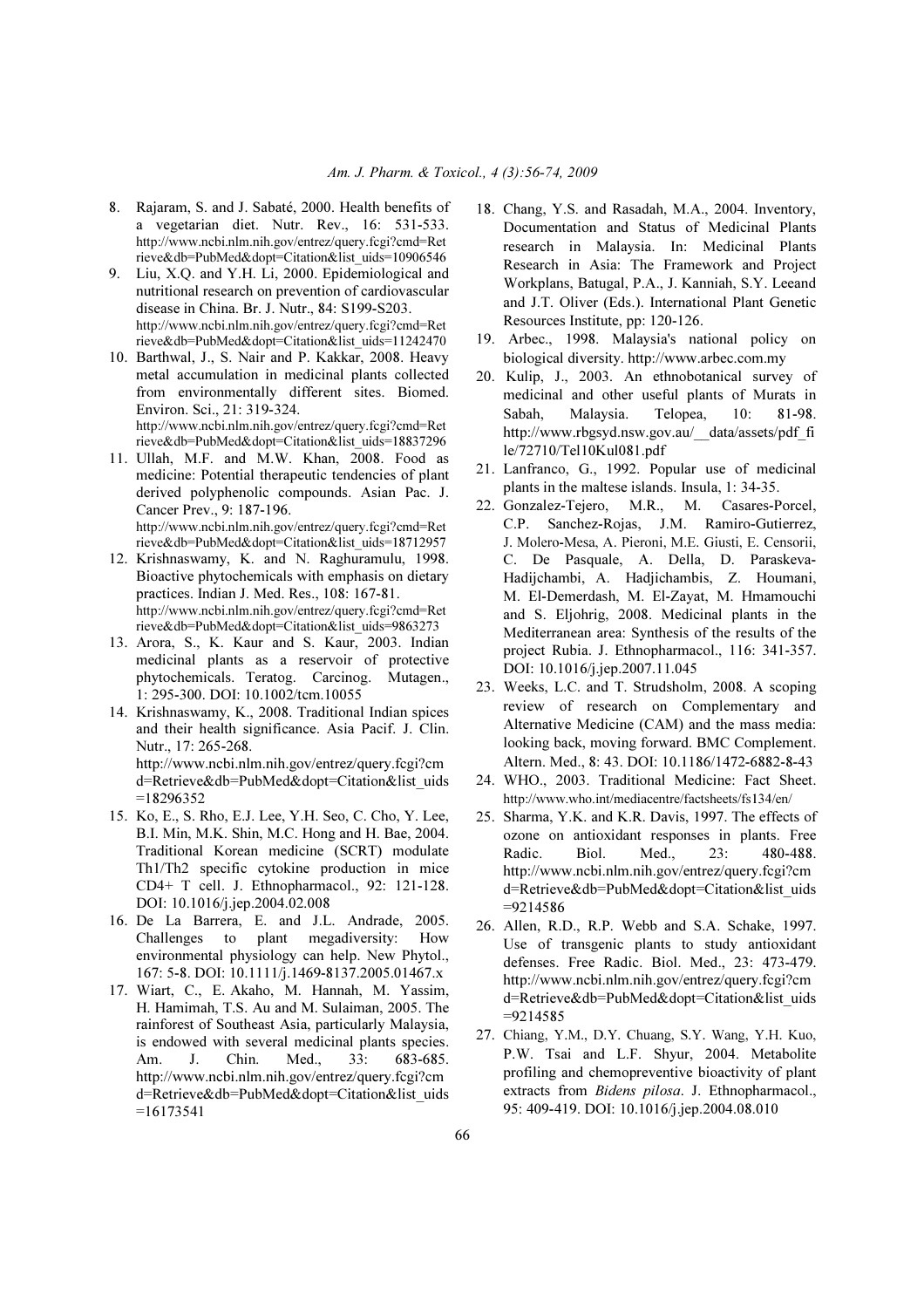- 28. Xu, B. and S.K. Chang, 2008. Characterization of phenolic substances and antioxidant properties of food soybeans grown in the North Dakota-Minnesota region. J. Agric. Food Chem., 56: 9102-9113. DOI: 10.1021/jf801451k
- 29. Bitsch, R., 1996. Pflanzenphenole und ihre gesundheitliche Wirkung. Naturw Rdsch. 49: 47-51.
- 30. Herrmann, K., 1994. In pflanzlichen Lebensmitteln vorkommende flavonoide als antioxidantien. Gordian, 93: 108-111.

http://cat.inist.fr/?aModele=afficheN&cpsidt=4919262

- 31. Pratt, D., 1992. Natural Antioxidants not Exploited Commercially. In: Food Antioxidants. B.J.F. Hudson (Ed.). Elsevier Applied Science, USA., ISBN: 9781851664405, pp: 171-192.
- 32. Cook, N., 1996. Flavonoids-chemistry, metabolism, cardioprotective effect and dietary sources. Nutr. Biochem.. 7: 66-76. http://cat.inist.fr/?aModele=afficheN&cpsidt=3000741
- 33. Simonetti, P., C. Gardana and P. Pietta, 2001. Plasma levels of caffeic acid and antioxidant status after red wine intake. J. Agric. Food Chem., 49: 5964-5968. http://www.ncbi.nlm.nih.gov/entrez/query.fcgi?cmd=Ret

rieve&db=PubMed&dopt=Citation&list\_uids=11743793

- 34. Adedapo, A.A., F.O. Jimoh, A.J. Afolayan and P.J. Masika, 2008. Antioxidant activities and phenolic contents of the methanol extracts of the stems of *Acokanthera oppositifolia* and *Adenia gummifera*. BMC Complement. Altern. Med., 8: 54. http://www.ncbi.nlm.nih.gov/entrez/query.fcgi?cmd=Ret rieve&db=PubMed&dopt=Citation&list\_uids=18817535
- 35. Broncel, M., 2007. [Antiatherosclerotic properties of flavones from the roots of Scutellaria baicalensis Georgi]. Wiad Lek., 60: 294-7. http://www.ncbi.nlm.nih.gov/entrez/query.fcgi?cmd=Ret rieve&db=PubMed&dopt=Citation&list\_uids=17966898
- 36. Vimala, S. and A. Mohd Ilham, 1999. Malaysian tropical forest medicinal plants: A source of natural antioxidants. J. Trop. For. Prod., 5: 32-38. http://direct.bl.uk/bld/PlaceOrder.do?UIN=063905 940&ETOC=RN&from=searchengine
- 37. Lu, F. and L. Foo, 1995. Phenolic Antioxidant Component of Evening Primrose. In: Nutrition, lipids, health and disease, Ong, A.S.H., E. Nikiand and L. Packer (Eds.). American Oil Chemists Society Press, Champaign, ISBN: 9780935315646.
- 38. Tsoyi, K., H.B. Park, Y.M. Kim, J.I. Chung, S.C. Shin, H.J. Shim, W.S. Lee, H.G. Seo, J.H. Lee, K.C. Chang and H.J. Kim, 2008. Protective effect of anthocyanins from black soybean seed coats on UVB-induced apoptotic cell death *in vivo* and *in vivo*. J. Agric. Food Chem., 55: 10600-10605. http://www.ncbi.nlm.nih.gov/entrez/query.fcgi?cmd=Ret rieve&db=PubMed&dopt=Citation&list\_uids=18959412
- 39. Ashraf, M., 2008. Biotechnological approach of improving plant salt tolerance using antioxidants as markers. Biotechnol. Adv., 27: 84-93. http://www.ncbi.nlm.nih.gov/entrez/query.fcgi?cmd=Ret rieve&db=PubMed&dopt=Citation&list\_uids=18950697
- 40. Leutner, S., A. Eckert and W.E. Muller, 2001. ROS generation, lipid peroxidation and antioxidant enzyme activities in the aging brain. J. Neural Transm., 108: 955-967. http://www.ncbi.nlm.nih.gov/entrez/query.fcgi?cmd=Ret rieve&db=PubMed&dopt=Citation&list\_uids=11716148
- 41. Halliwell, B., 1994. Free radicals and antioxidants: A personal view. Nutr. Rev., 52: 253-265. http://www.ncbi.nlm.nih.gov/entrez/query.fcgi?cm d=Retrieve&db=PubMed&dopt=Citation&list\_uids =7970288
- 42. Eberlein, M., K.A. Scheibner, K.E. Black, S.L. Collins, Y. Chan-Li, J.D. Powell and M.R. Horton, 2008. Anti-oxidant inhibition of hyaluronan fragmentinduced inflammatory gene expression. J. Inflamm. (Lond)., 5: 20. http://www.ncbi.nlm.nih.gov/entrez/query.fcgi?cmd=Ret
- rieve&db=PubMed&dopt=Citation&list\_uids=18986521 43. Willet, W., 1994. Diet and health-what should we eat? Science, 264: 532-537. DOI:
- 10.1126/science.8160011 44. Vinson, J.A., Y.A. Dabbag, M.M. Serry and J. Jang, 1995. Plant flavonoids, especially tea flavonols, are powerful antioxidants using an *in vivo* oxidation model for heart disease. J. Agric. Food Chem., 43: 2800-2802.

http://cat.inist.fr/?aModele=afficheN&cpsidt=2924226

45. Yu, B.P., 1994. Cellular defenses against damage from reactive oxygen species. Physiol. Rev., 76: 139-162. http://www.ncbi.nlm.nih.gov/entrez/query.fcgi?cm d=Retrieve&db=PubMed&dopt=Citation&list\_uids

=8295932 46. Ames, B.M., M.K. Shigena and T.M. Hagen, 1993.

Oxidants, antioxidants and the degenerative diseases of aging. Proc. Natl. Acad. Sci. USA., 90: 7915-7922. http://www.pnas.org/content/90/17/7915.full.pdf+html

47. Lampe, J.W., 1999. Health effects of vegetables and fruits: Assessing mechanisms of action in human experimental studies. Am. J. Clin. Nutr., 70: 475S-490S.

http://www.ajcn.org/cgi/content/full/70/3/475S

48. Ames, B.N., 1998. Micronutrients prevent cancer and delay aging. Toxicol. Lett., 102-103: 5-18. http://www.ncbi.nlm.nih.gov/entrez/query.fcgi?cm d=Retrieve&db=PubMed&dopt=Citation&list\_uids =10022226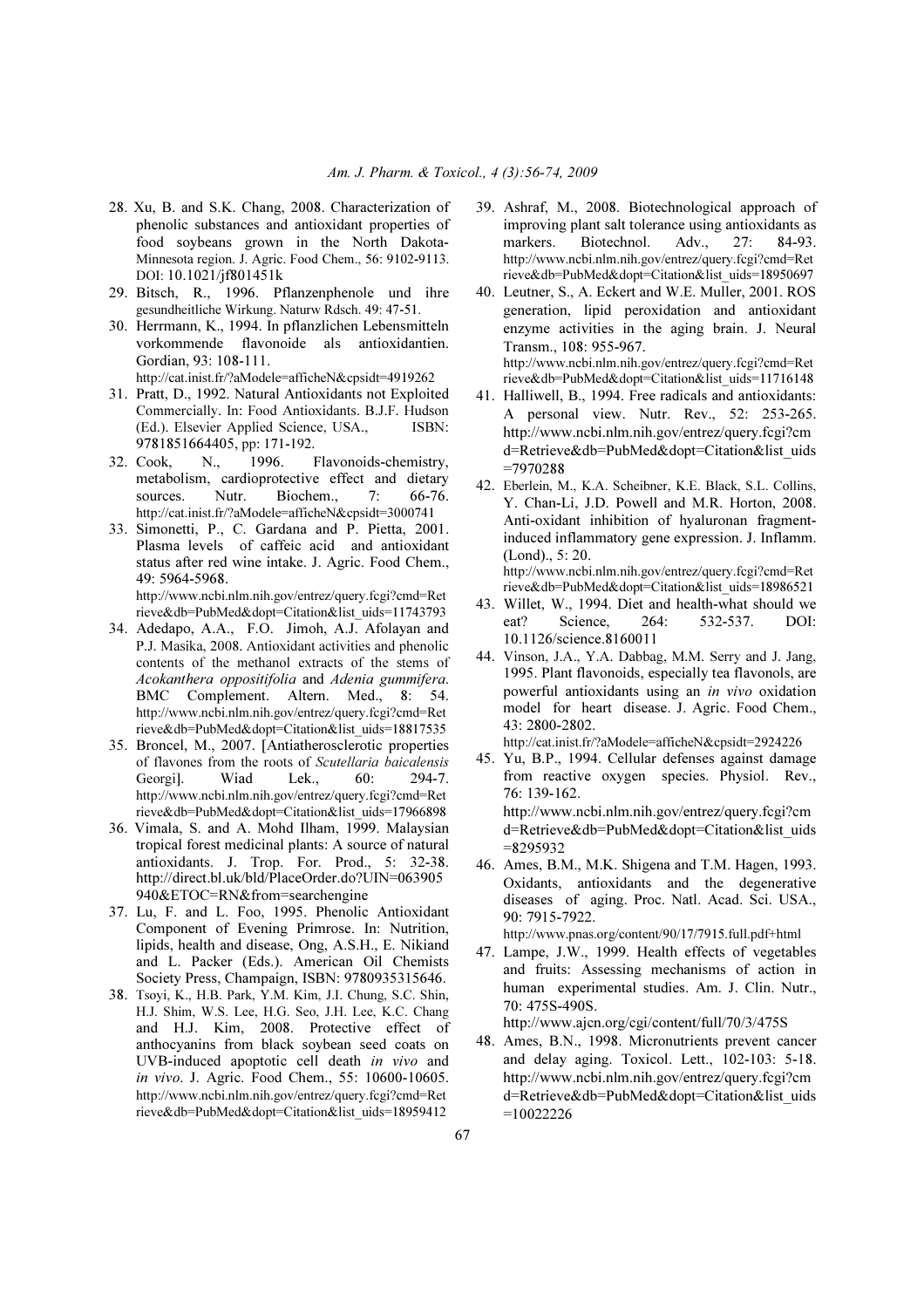49. Baghurst, K.I., A.A. Hertzler, S.J. Record and C. Spurr, 1992. The development of a simple diatary assessment and educational tool for use by individuals and nutrition educators. J. Nutr. Educ., 24: 165-172.

 http://grande.nal.usda.gov/ibids/index.php?mode2= detail&origin=ibids references&therow=435760

- 50. Rohana, S., S. Vimala, A.A. Rashih and A.M. Ilham, 2002. Engkabang (*Shorea macrophylla*): antioxidant evaluation. Proceedings of the Seminar on Medicinal and Aromatic Plants-Towards Modernisation of Research and Technologies in Herbal Industries, July 24-25, Kuala Lumpur: Forest Research Institute Malaysia, pp: 120-123. http://www.cababstractsplus.org/abstracts/Abstract. aspx?AcNo=20033046906
- 51. Vimala, S., A. Mohd. Ilham, A. Abdull Rashih and S. Rohana, 2003. Natural Antioxidants: *Piper sarmentosum* (Kadok) and *Morinda elliptica* (Mengkudu). Mal. J. Nutr., 9: 41-51. ISSN: 1394-035X http://nutriweb.org.my/publications/mjn009\_1/mjn

9n1\_art5.pdf 52. Zin, Z.M., A. Abdul-Hamid and A. Osman, 2002.

- Antioxidative activity of extracts from Mengkudu (*Morinda citrifolia* L.) root, fruit and leaf. Food Chem., 78: 227-231. DOI: S0308-8146(01)00402-2
- 53. Zin, Z.M., A. Abdul-Hamid, A. Osman and N. Saari, 2006. Antioxidative activities of chromatographic fractions obtained from root, fruit and leaf of Mengkudu (*Morinda citrifolia* L.). Food Chem., 94: 169-178. DOI: 10.1016/j.foodchem.2004.08.048
- 54. Cho, E.J., T. Yokozawa, D.Y. Rhyu, S.C. Kim, N. Shibahara and J.C. Park, 2003. Study on the inhibitory effects of Korean medicinal plants and their main compounds on the 1,1-diphenyl-2 picrylhydrazyl radical. Phytomedicine, 10: 544-51. http://www.ncbi.nlm.nih.gov/entrez/query.fcgi?cm d=Retrieve&db=PubMed&dopt=Citation&list\_uids =13678241
- 55. Krishnaiah, D., R. Sarbatly and A. Bono, 2007. Phytochemical antioxidants for health and medicine -A move towards nature. Biotechnol. Mol. Biol. Rev., 1: 97-104. http://www.academicjournals.org/BMBR
- 56. Kumari, A. and P. Kakkar, 2008. Screening of antioxidant potential of selected barks of Indian medicinal plants by multiple *in vivo* assays. Biomed. Environ. Sci., 21: 24-9. http://www.ncbi.nlm.nih.gov/entrez/query.fcgi?cm d=Retrieve&db=PubMed&dopt=Citation&list\_uids =18478975
- 57. Shan, B., Y.Z. Cai, M. Sun and H. Corke, 2005. Antioxidant capacity of 26 spice extracts and characterization of their phenolic constituents. J. Agric. Food Chem., 53: 7749-59. DOI: 10.1021/jf051513y
- 58. Shobana, S. and K.A. Naidu, 2000. Antioxidant activity of selected Indian spices. Prostaglandins Leukot Essent Fatty Acids, 62: 107-110. http://www.ncbi.nlm.nih.gov/entrez/query.fcgi?cm d=Retrieve&db=PubMed&dopt=Citation&list\_uids =10780875
- 59. Jessie, S.W. and T.P. Krishnakantha, 2005. Inhibition of human platelet aggregation and membrane lipid peroxidation by food spice, saffron. Mol. Cell Biochem., 278: 59-63. DOI: 10.1007/s11010-005-5155-9
- 60. Tapsell, L.C., I. Hemphill, L. Cobiac, C.S. Patch, D.R. Sullivan, M. Fenech, S. Roodenrys, J.B. Keogh, P.M. Clifton, P.G. Williams, V.A. Fazio and K.E. Inge, 2006. Health benefits of herbs and spices: the past, the present, the future. Med. J. Aust., 185: S4-S24. http://www.ncbi.nlm.nih.gov/entrez/query.fcgi?cm d=Retrieve&db=PubMed&dopt=Citation&list\_uids  $=17022438$
- 61. Craig, W.J., 1999. Health-promoting properties of common herbs. Am. J. Clin. Nutr., 70: 491S-499S. http://www.ncbi.nlm.nih.gov/entrez/query.fcgi?cmd=Ret rieve&db=PubMed&dopt=Citation&list\_uids=10479221
- 62. Nakatani, N., 2000. Phenolic antioxidants from herbs and spices. Biofactors, 13: 141-146. http://www.ncbi.nlm.nih.gov/entrez/query.fcgi?cm d=Retrieve&db=PubMed&dopt=Citation&list\_uids =11237173
- 63. Shanmugasundaram, K.R., S. Ramanujam and E.R. Shanmugasundaram, 1994. Amrita Bindu--a salt-spice-herbal health food supplement for the prevention of nitrosamine induced depletion of antioxidants. J. Ethnopharmacol., 42: 83-93. http://www.ncbi.nlm.nih.gov/entrez/query.fcgi?cmd=Ret rieve&db=PubMed&dopt=Citation&list\_uids=8072308
- 64. Lojek, A., J. Pecivova, T. Macickova, R. Nosal, I. Papezikova and M. Ciz, 2008. Effect of carvedilol on the production of reactive oxygen species by HL-60 cells. Neuro Endocrinol. Lett., 29: 779-783. http://www.ncbi.nlm.nih.gov/entrez/query.fcgi?cm d=Retrieve&db=PubMed&dopt=Citation&list\_uids =18987604
- 65. Li, Z.L., Q.L. Lin, R.J. Liu, W.Y. Xie and W.F. Xiao, 2007. [Reducing oxidative DNA damage by adding antioxidants in human semen samples undergoing cryopreservation procedure]. Zhonghua Yi Xue Za Zhi., 87: 3174-7. http://www.ncbi.nlm.nih.gov/entrez/query.fcgi?cmd=Ret

rieve&db=PubMed&dopt=Citation&list\_uids=18399108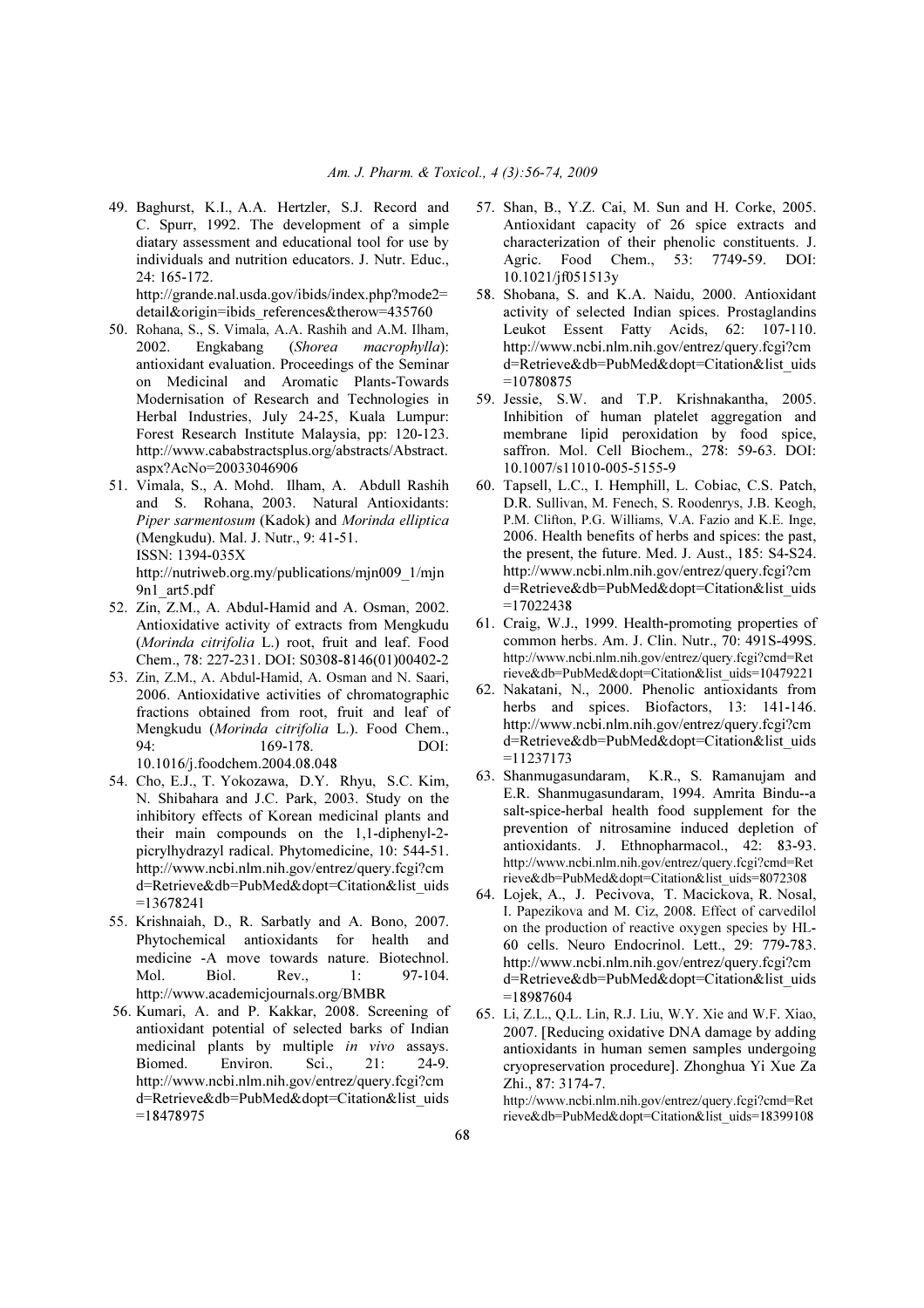66. Devasagayam, T.P. and K.B. Sainis, 2002. Immune system and antioxidants, especially those derived from Indian medicinal plants. Indian J. Exp. Biol.,  $40.639-655$ 

http://www.ncbi.nlm.nih.gov/entrez/query.fcgi?cmd=Ret rieve&db=PubMed&dopt=Citation&list\_uids=12587713

- 67. Delgado, M.E., A.I. Haza, N. Arranz, A. Garcia and P. Morales, 2008. Dietary polyphenols protect against N-nitrosamines and benzo(a)pyreneinduced DNA damage (strand breaks and oxidized purines/pyrimidines) in HepG2 human hepatoma cells. Eur. J. Nutr., 47: 479-490. http://www.ncbi.nlm.nih.gov/entrez/query.fcgi?cm d=Retrieve&db=PubMed&dopt=Citation&list\_uids =18974940
- 68. Jagetia, G.C. and B.B. Aggarwal, 2007. Spicing up of the immune system by curcumin. J. Clin. Immunol., 27: 19-35. http://www.ncbi.nlm.nih.gov/entrez/query.fcgi?cmd=Ret rieve&db=PubMed&dopt=Citation&list\_uids=17211725
- 69. Tilak, J.C., M. Banerjee, H. Mohan and T.P. Devasagayam, 2004. Antioxidant availability of turmeric in relation to its medicinal and culinary uses. Phytother. Res., 18: 798-804. DOI: 10.1002/ptr.1553
- 70. Arora, R.B., V. Kapoor, N. Basu and A.P. Jain, 1971. Anti-inflammatory studies on Curcuma longa (turmeric). Indian J. Med. Res., 59: 1289-95. http://www.ncbi.nlm.nih.gov/entrez/query.fcgi?cmd=Ret rieve&db=PubMed&dopt=Citation&list\_uids=5132235
- 71. Suryanarayana, P., A. Satyanarayana, N. Balakrishna, P.U. Kumar and G.B. Reddy, 2007. Effect of turmeric and curcumin on oxidative stress and antioxidant enzymes in streptozotocin-induced diabetic rat. Med. Sci. Monitor., 13: BR286-BR292. http://www.ncbi.nlm.nih.gov/entrez/query.fcgi?cm d=Retrieve&db=PubMed&dopt=Citation&list\_uids =18049430
- 72. Araujo, C.C. and L.L. Leon, 2001. Biological activities of *Curcuma longa* L. Mem. Inst. Oswaldo Cruz., 96: 723-728. http://www.ncbi.nlm.nih.gov/entrez/query.fcgi?cm d=Retrieve&db=PubMed&dopt=Citation&list\_uids  $=11500779$
- 73. Aggarwal, B.B. and K.B. Harikumar, 2008. Potential therapeutic effects of curcumin, the antiinflammatory agent, against neurodegenerative, cardiovascular, pulmonary, metabolic, autoimmune and neoplastic diseases. Int. J. Biochem. Cell Biol., DOI: 10.1016/j.biocel.2008.06.010
- 74. Pari, L., D. Tewas and J. Eckel, 2008. Role of curcumin in health and disease. Arch. Physiol. Biochem., 114: 127-49. DOI: 10.1080/13813450802033958
- 75. Surh, Y.J. and K.S. Chun, 2007. Cancer chemopreventive effects of curcumin. Adv. Exp. Med. Biol., 595: 149-172. http://www.ncbi.nlm.nih.gov/entrez/query.fcgi?cmd=Ret rieve&db=PubMed&dopt=Citation&list\_uids=17569209
- 76. Shishodia, S., M.M. Chaturvedi and B.B. Aggarwal, 2007. Role of curcumin in cancer therapy. Curr. Probl. Cancer, 31: 243-305. DOI: 10.1016/j.currproblcancer.2007.04.001
- 77. Chan, M.M., H.I. Huang, M.R. Fenton and D. Fong, 1998. *In vivo* inhibition of nitric oxide synthase gene expression by curcumin, a cancer preventive natural product with anti-inflammatory properties. Biochem. Pharmacol., 55: 1955-1962. http://www.ncbi.nlm.nih.gov/entrez/query.fcgi?cmd=Ret rieve&db=PubMed&dopt=Citation&list\_uids=9714315
- 78. Varalakshmi, C., A.M. Ali, B.V. Pardhasaradhi, R.M. Srivastava, S. Singh and A. Khar, 2008. Immunomodulatory effects of curcumin: *In vivo*. Int. Immunopharmacol., 8: 688-700. DOI: 10.1016/j.intimp.2008.01.008
- 79. Xiang, Y.Z., H.C. Shang, X.M. Gao and B.L. Zhang, 2008. A comparison of the ancient use of ginseng in traditional Chinese medicine with modern pharmacological experiments and clinical trials. Phytother. Res., 22: 851-858. DOI: 10.1002/ptr.2384
- 80. Hwang, J.T., M.S. Lee, H.J. Kim, M.J. Sung, H.Y. Kim, M.S. Kim and D.Y. Kwon, 2008. Antiobesity effect of ginsenoside Rg3 involves the AMPK and PPAR-gamma signal pathways. Phytother. Res., 23: 262-266. http://www.ncbi.nlm.nih.gov/entrez/query.fcgi?cm

d=Retrieve&db=PubMed&dopt=Citation&list\_uids =18844326

- 81. Xu, T.M., M.H. Cui, Y. Xin, L.P. Gu, X. Jiang, M.M. Su, D.D. Wang and W.J. Wang, 2008. Inhibitory effect of ginsenoside Rg3 on ovarian cancer metastasis. Chin. Med. J. (Engl.), 121: 1394-1397. http://www.ncbi.nlm.nih.gov/entrez/query.fcgi?cm d=Retrieve&db=PubMed&dopt=Citation&list\_uids =18959116
- 82. Lee, J.H., J.H. Lee, Y.M. Lee, P.N. Kim and C.S. Jeong, 2008. Potential analgesic and anti-inflammatory activities of *Panax ginseng* head butanolic fraction in animals. Food Chem. Toxicol., 46: 3749-3752. http://www.ncbi.nlm.nih.gov/entrez/query.fcgi?cm d=Retrieve&db=PubMed&dopt=Citation&list\_uids =18930781
- 83. Gupta, Y.K., M. Sharma and G. Chaudhary, 2001. Antiepileptic activity of *Panax ginseng* against pentylenetetrazole induced kindling in rats. Indian J. Physiol. Pharmacol., 45: 502-506. http://www.ncbi.nlm.nih.gov/entrez/query.fcgi?cmd=Ret rieve&db=PubMed&dopt=Citation&list\_uids=11883161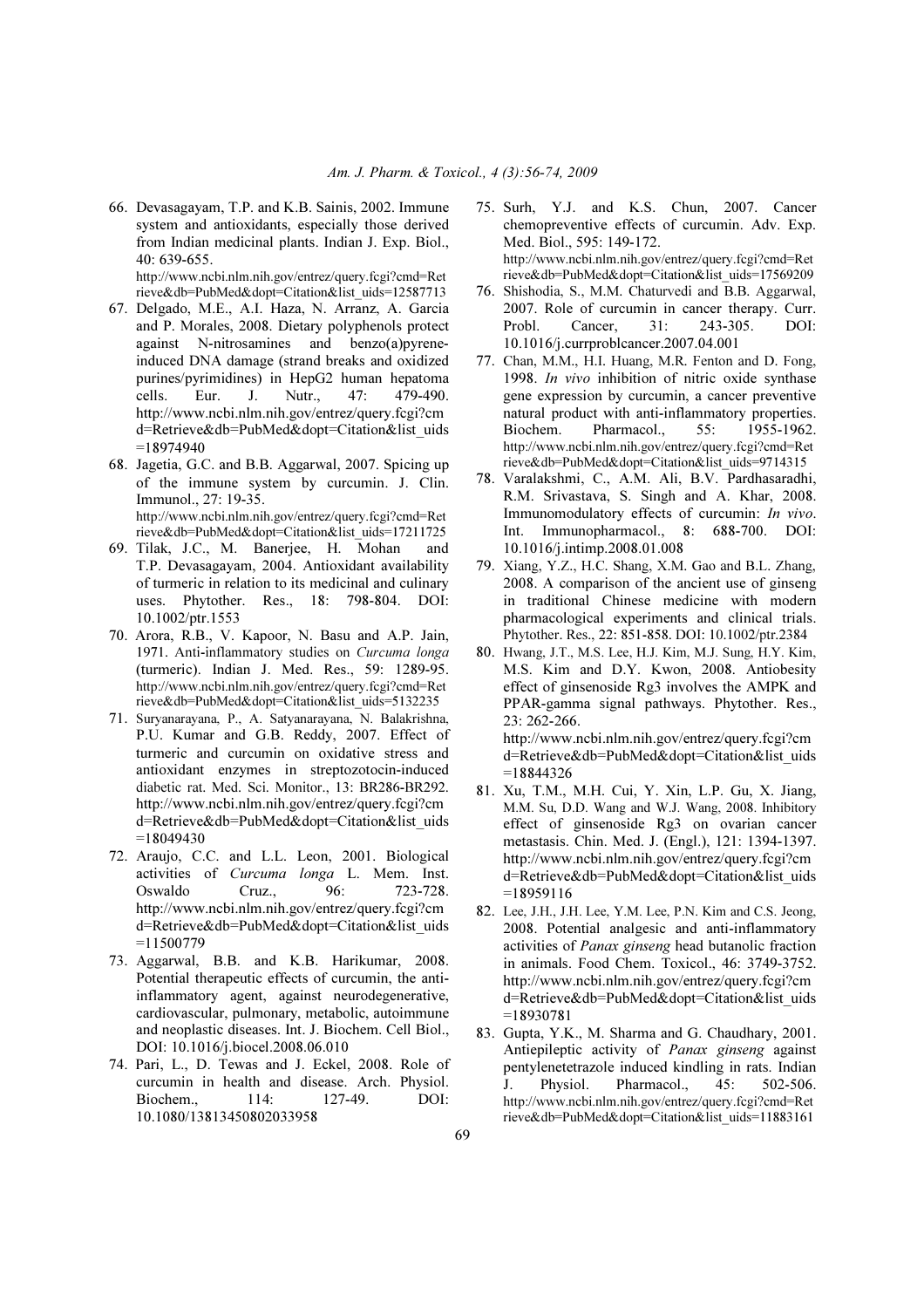- 84. Reay, J.L., D.O. Kennedy and A.B. Scholey, 2006. Effects of Panax ginseng, consumed with and without glucose, on blood glucose levels and cognitive performance during sustained 'mentally demanding' tasks. J. Psychopharmacol., 20: 771-781. DOI: 10.1177/0269881106061516
- 85. Reay, J.L., D.O. Kennedy and A.B. Scholey, 2005. Single doses of Panax ginseng (G115) reduce blood glucose levels and improve cognitive performance during sustained mental activity. J.<br>Psychopharmacol., 19: 357-365. DOI: Psychopharmacol., 10.1177/0269881105053286
- 86. Furukawa, T., C.X. Bai, A. Kaihara, E. Ozaki, T. Kawano, Y. Nakaya, M. Awais, M. Sato, Y. Umezawa and J. Kurokawa, 2006. Ginsenoside Re, a main phytosterol of Panax ginseng, activates cardiac potassium channels via a nongenomic pathway of sex hormones. Mol. Pharmacol., 70: 1916-1924. DOI: 10.1124/mol.106.028134
- 87. Radad, K., G. Gille, L. Liu and W.D. Rausch, 2006. Use of ginseng in medicine with emphasis on neurodegenerative disorders. J. Pharmacol. Sci., 100: 175-186. http://www.ncbi.nlm.nih.gov/entrez/query.fcgi?cm

d=Retrieve&db=PubMed&dopt=Citation&list\_uids  $=16518078$ 

- 88. Maurya, D.K., T.P. Devasagayam and C.K. Nair, 2006. Some novel approaches for radioprotection and the beneficial effect of natural products. Indian J. Exp. Biol., 44: 93-114. http://www.ncbi.nlm.nih.gov/entrez/query.fcgi?cm d=Retrieve&db=PubMed&dopt=Citation&list\_uids =16480175
- 89. Arora, R., D. Gupta, R. Chawla, R. Sagar, A. Sharma, R. Kumar, J. Prasad, S. Singh, N. Samanta and R.K. Sharma, 2005. Radioprotection by plant products: Present status and future prospects. Phytother. Res., 19: 1-22. http://www.ncbi.nlm.nih.gov/entrez/query.fcgi?cm d=Retrieve&db=PubMed&dopt=Citation&list\_uids =15799007
- 90. Vasin, M.V., I.B. Ushakov, V. Kovtun, S.N. Komarova, L.A. Semenova and A.A. Galkin, 2004. Comparative effectiveness of antioxidant melatonin and radioprotectors indralin and phenylephrine in local radiation injuries]. Radiat. Biol. Radioecol., 44: 68-71. http://www.ncbi.nlm.nih.gov/entrez/query.fcgi?cmd=Ret rieve&db=PubMed&dopt=Citation&list\_uids=15060944
- 91. Weiss, J.F. and M.R. Landauer, 2003. Protection against ionizing radiation by antioxidant nutrients and phytochemicals. Toxicology, 189: 1-20. http://www.ncbi.nlm.nih.gov/entrez/query.fcgi?cmd=Ret rieve&db=PubMed&dopt=Citation&list\_uids=12821279

92. Naik, G.H., K.I. Priyadarsini, D.B. Naik, R. Gangabhagirathi and H. Mohan, 2004. Studies on the aqueous extract of *Terminalia chebula* as a potent antioxidant and a probable radioprotector. Phytomedicine, 11: 530-538. http://www.ncbi.nlm.nih.gov/entrez/query.fcgi?cm

d=Retrieve&db=PubMed&dopt=Citation&list\_uids  $=15500265$ 

- 93. Shirazi, A., G. Ghobadi and M. Ghazi-Khansari, 2007. A radiobiological review on melatonin: A novel radioprotector. J. Radiat. Res. (Tokyo), 48: 263-272. http://www.ncbi.nlm.nih.gov/entrez/query.fcgi?cmd=Ret rieve&db=PubMed&dopt=Citation&list\_uids=17641465
- 94. Dittmann, K., C. Mayer, G. Wanner, R. Kehlbach and H.P. Rodemann, 2007. The radioprotector Ophospho-tyrosine stimulates DNA-repair via epidermal growth factor receptor- and DNAdependent kinase phosphorylation. Radiother. Oncol., 84: 328-334. DOI: 10.1016/j.radonc.2007.07.006
- 95. Kim, I.G. and T.J. Oh, 2000. 2- Mercaptoethylamine, radioprotector, inhibits the induction of the oxidative stress-inducible (soi) gene by paraquat in *Escherichia coli*. Pharmacol. Res., 42: 429-433. DOI: 10.1006/phrs.2000.0708
- 96. Veerapur, V.P., K.R. Prabhakar, V.K. Parihar, M.R. Kandadi, S. Ramakrishana, B. Mishra, B.S. Rao, K.K. Srinivasan, K.I. Priyadarsini and M.K. Unnikrishnan, 2007. Ficus racemosa stem bark extract: A potent antioxidant and a probable natural radioprotector. Evid. Based Complement. Alternat. Med., 1: 1-8. DOI: 10.1093/ecam/nem119
- 97. Haksar, A., A. Sharma, R. Chawla, R. Kumar, R. Arora, S. Singh, J. Prasad, M. Gupta, R.P. Tripathi, M.P. Arora, F. Islam and R.K. Sharma, 2006. Zingiber officinale exhibits behavioral radioprotection against radiation-induced CTA in a gender-specific manner. Pharmacol. Biochem. Behav., 84: 179-188. http://www.ncbi.nlm.nih.gov/entrez/query.fcgi?cm d=Retrieve&db=PubMed&dopt=Citation&list\_uids  $=16797061$
- 98. Jindal, A., D. Soyal, G. Sancheti and P.K. Goyal, 2006. Radioprotective potential of Rosemarinus officinalis against lethal effects of gamma radiation: A preliminary study. J. Environ. Pathol. Toxicol. Oncol., 25: 633-642. http://www.ncbi.nlm.nih.gov/entrez/query.fcgi?cm d=Retrieve&db=PubMed&dopt=Citation&list\_uids =17341204
- 99. Ching, L.S. and S. Mohamed, 2001. Alphatocopherol content in 62 edible tropical plants. J. Agric. Food Chem., 49: 3101-3105. http://www.ncbi.nlm.nih.gov/entrez/query.fcgi?cmd=Ret rieve&db=PubMed&dopt=Citation&list\_uids=11410015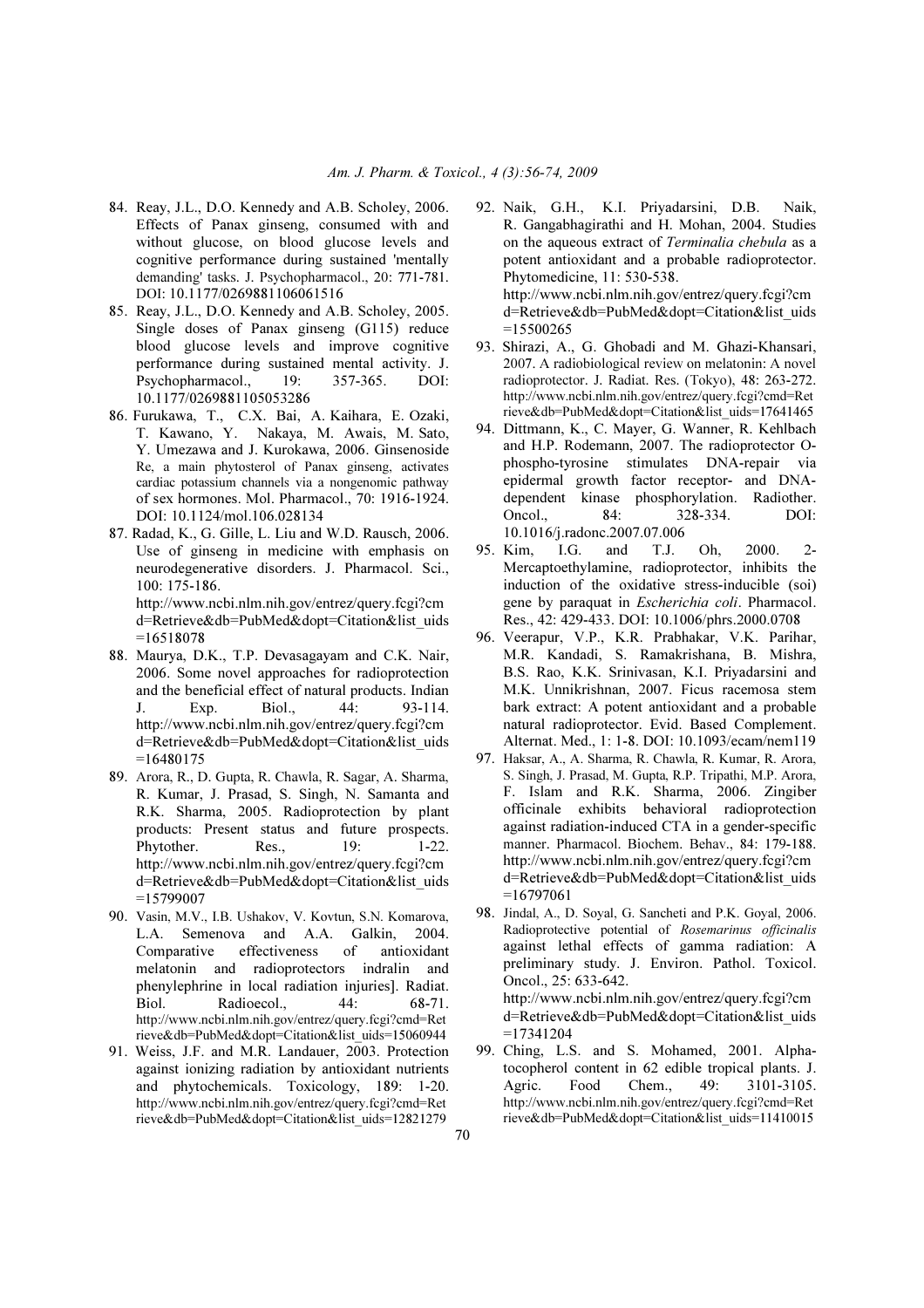- 100. Miean, K.H. and S. Mohamed, 2001. Flavonoid (Myricetin, Quercetin, Kaempferol, Luteolin and Apigenin) content of edible tropical plants. J. Agric. Food Chem., 49: 3106-3112. http://www.ncbi.nlm.nih.gov/entrez/query.fcgi?cmd=Ret rieve&db=PubMed&dopt=Citation&list\_uids=11410016
- 101. Gupta, S. and J. Prakash, 2008. Studies on Indian green leafy vegetables for their antioxidant activity. Plant Foods Hum. Nutr., 64: 39-45. DOI: 10.1007/s11130-008-0096-6
- 102. Zeashan, H., G. Amresh, S. Singh and C.V. Rao, 2008. Hepatoprotective activity of Amaranthus spinosus in experimental animals. Food Chem. Toxicol., 46: 3417-21. DOI: 10.1016/j.fct.2008.08.013
- 103. Lin, B.F., B.L. Chiang and J.Y. Lin, 2005. Amaranthus spinosus water extract directly stimulates proliferation of B lymphocytes *in vivo*. Int. Immunopharmacol., 5: 711-722. DOI: 10.1016/j.intimp.2004.12.001
- 104. Salleh, M.N., I. Runnie, P.D. Roach, S. Mohamed and M.Y. Abeywardena, 2002. Inhibition of lowdensity lipoprotein oxidation and up-regulation of low-density lipoprotein receptor in HepG2 cells by tropical plant extracts. J. Agric. Food Chem., 50: 3693-3697.

 http://www.ncbi.nlm.nih.gov/entrez/query.fcgi?cmd=Ret rieve&db=PubMed&dopt=Citation&list\_uids=12059144

- 105. Gopi, R., C.A. Jaleel, R. Sairam, G.M. Lakshmanan, M. Gomathinayagam and R. Panneerselvam, 2007. Differential effects of hexaconazole and paclobutrazol on biomass, electrolyte leakage, lipid peroxidation and antioxidant potential of *Daucus carota* L. Colloid. Surf. B. Biointerface., 60: 180-186. DOI: 10.1016/j.colsurfb.2007.06.003
- 106. Ravindra, P.V. and M.S. Narayan, 2003. Antioxidant activity of the anthocyanin from carrot (*Daucus carota*) callus culture. Int. J. Food Sci. Nutr., 54: 349-355. DOI: 10.1080/09637480120092134
- 107. Abeywardena, M., I. Runnie, M. Nizar, S. Momamed and R. Head, 2002. Polyphenol-enriched extract of oil palm fronds (*Elaeis guineensis*) promotes vascular relaxation via endothelium-dependent mechanisms. Asia Pacif. J. Clin. Nutr., 11: S467-S472. http://www.ncbi.nlm.nih.gov/entrez/query.fcgi?cmd=Ret rieve&db=PubMed&dopt=Citation&list\_uids=12492636
- 108. Rahmat, A., V. Kumar, L.M. Fong, S. Endrini and H.A. Sani, 2004. Determination of total antioxidant activity in three types of local vegetables shoots and the cytotoxic effect of their ethanolic extracts against different cancer cell lines. Asia Pacif. J. Clin. Nutr., 13: 308-311.

 http://www.ncbi.nlm.nih.gov/entrez/query.fcgi?cmd=Ret rieve&db=PubMed&dopt=Citation&list\_uids=15331345

- 109. Misra, S., R.K. Maikhuri, C.P. Kala, K.S. Rao and K.G. Saxena, 2008. Wild leafy vegetables: a study of their subsistence dietetic support to the inhabitants of Nanda Devi Biosphere Reserve, India. J. Ethnobiol. Ethnomed., 4: 15. DOI: 10.1186/1746-4269-4-15
- 110. Lin, P. and T.B. Ng, 2008. A novel and exploitable antifungal peptide from kale (*Brassica alboglabra*) seeds. Peptides, 29: 1664-1671. DOI: 10.1016/j.peptides.2008.05.020
- 111. Takaya, Y., Y. Kondo, T. Furukawa and M. Niwa, 2003. Antioxidant constituents of radish sprout (Kaiware-daikon), Raphanus sativus L. J. Agric. Food Chem., 51: 8061-8066. DOI: 10.1021/jf0346206
- 112. Runnie, I., M.N. Salleh, S. Mohamed, R.J. Headb and M.Y. Abeywardena, 2004. Vasorelaxation induced by common edible tropical plant extracts in isolated rat aorta and mesenteric vascular bed. J. Ethnopharmacol., 92: 311-316. DOI: 10.1016/j.jep.2004.03.019
- 113. Mackeen, M.M., A.M. Ali, N.H. Lajis, K. Kawazu, Z. Hassan, M. Amran, M. Habsah, L.Y. Mooi and S.M. Mohamed, 2000. Antimicrobial, antioxidant, antitumour-promoting and cytotoxic activities of different plant part extracts of *Garcinia atroviridis*  Griff ex T. Anders. J. Ethnopharmacol., 72: 395-402. http://www.ncbi.nlm.nih.gov/entrez/query.fcgi?cmd=Ret rieve&db=PubMed&dopt=Citation&list\_uids=10996278
- 114. Permana, D., N.H. Lajis, M.M. Mackeen, A.M. Ali, N. Aimi, M. Kitajima and H. Takayama, 2001. Isolation and bioactivities of constituents of the roots of Garcinia atroviridis. J. Nat. Prod., 64: 976-979. http://www.ncbi.nlm.nih.gov/entrez/query.fcgi?cm d=Retrieve&db=PubMed&dopt=Citation&list\_uids  $=11473441$
- 115. Priyadarshani, A.M. and U.G. Chandrika, 2007. Content and in-vitro accessibility of pro-vitamin A carotenoids from Sri Lankan cooked non-leafy vegetables and their estimated contribution to vitamin A requirement. Int. J. Food Sci. Nutr., 58: 659-667. DOI: 10.1080/09637480701395580
- 116. Maoka, T., N. Akimoto, K. Ishiguro, M. Yoshinaga and M. Yoshimoto, 2007. Carotenoids with a 5,6 dihydro-5,6-dihydroxy-beta-end group, from yellow sweet potato "Benimasari", Ipomoea batatas Lam. Phytochemistry, 68: 1740-1745. DOI: 10.1016/j.phytochem.2007.03.019
- 117. Huang, G.J., M.J. Sheu, H.J. Chen, Y.S. Chang and Y.H. Lin, 2007. Inhibition of reactive nitrogen species *in vivo* and ex vivo by trypsin inhibitor from sweet potato 'Tainong 57' storage roots. J. Agric. Food Chem., 55: 6000-6006. DOI: 10.1021/jf0701786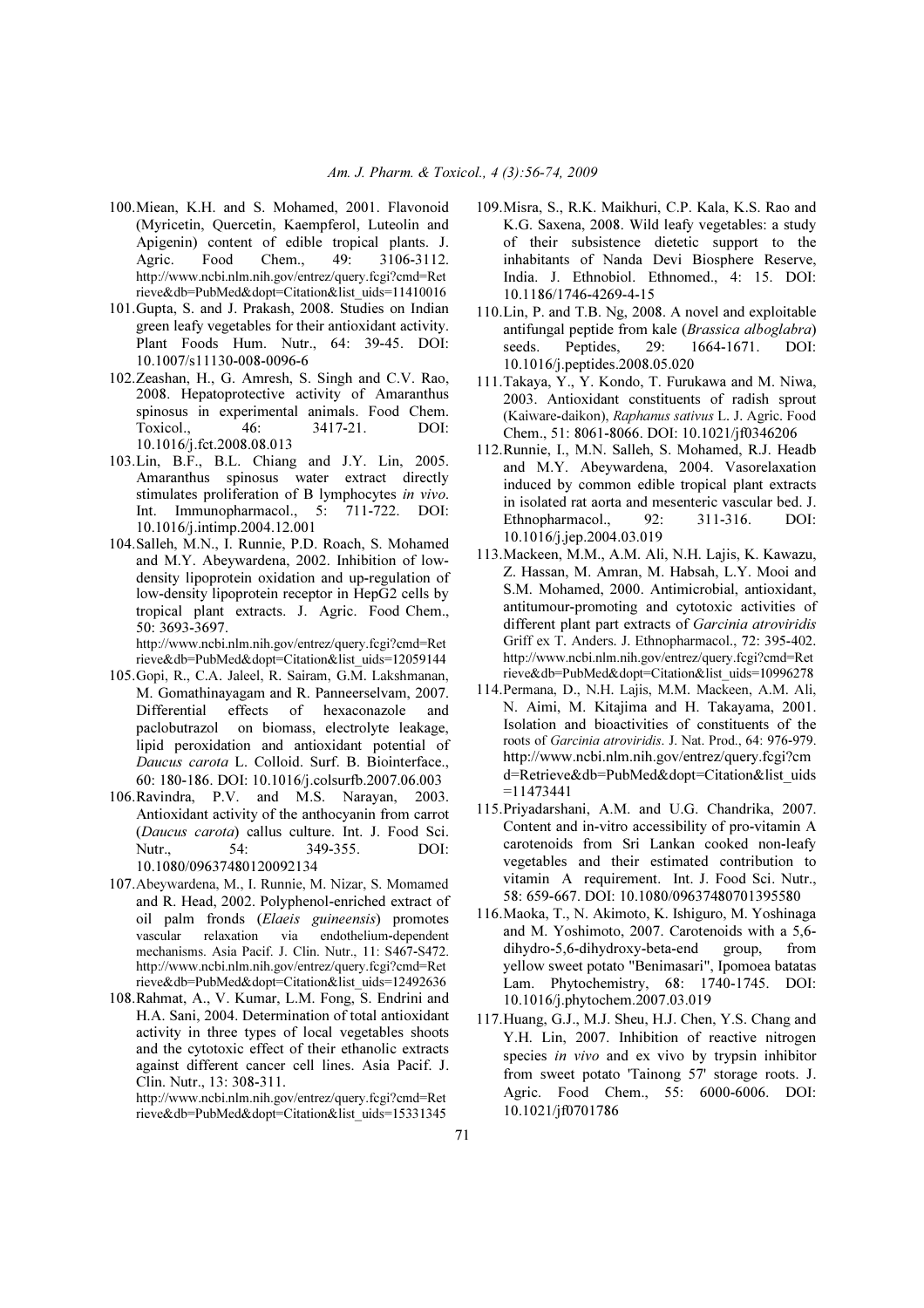- 118. Han, K.H., A. Matsumoto, K. Shimada, M. Sekikawa and M. Fukushima, 2007. Effects of anthocyaninrich purple potato flakes on antioxidant status in F344 rats fed a cholesterol-rich diet. Br. J. Nutr., 98: 914-921. DOI: 10.1017/S0007114507761792
- 119. Dini, I., G.C. Tenore and A. Dini, 2006. New polyphenol derivative in Ipomoea batatas tubers and its antioxidant activity. J. Agric. Food Chem., 54: 8733-8737. DOI: 10.1021/jf061687v
- 120. Ansari, N.M., L. Houlihan, B. Hussain and A. Pieroni, 2005. Antioxidant activity of five vegetables traditionally consumed by South-Asian migrants in Bradford, Yorkshire, UK. Phytother. Res., 19: 907-911. DOI: 10.1002/ptr.1756
- 121. Chandra, A., A.A. Mahdi, R.K. Singh, F. Mahdi and R. Chander, 2008. Effect of Indian herbal hypoglycemic agents on antioxidant capacity and trace elements content in diabetic rats. J. Med. Food, 11: 506-512. DOI: 10.1089/jmf.2007.0042
- 122. Saxena, R., K. Venkaiah, P. Anitha, L. Venu and M. Raghunath, 2007. Antioxidant activity of commonly consumed plant foods of India: Contribution of their phenolic content. Int. J. Food Sci. Nutr., 58: 250-260. DOI: 10.1080/09637480601121953
- 123. Sathishsekar, D. and S. Subramanian, 2005. Antioxidant properties of Momordica Charantia (bitter gourd) seeds on Streptozotocin induced diabetic rats. Asia Pacif. J. Clin. Nutr., 14: 153-158. http://www.ncbi.nlm.nih.gov/entrez/query.fcgi?cmd=Ret rieve&db=PubMed&dopt=Citation&list\_uids=15927932
- 124. Jagetia, G.C. and M.S. Baliga, 2004. The evaluation of nitric oxide scavenging activity of certain Indian medicinal plants *in vivo*: A preliminary study. J. Med. Food, 7: 343-348. DOI: 10.1089/1096620041938740
- 125. Nguyen-Pouplin, J., H. Tran, H. Tran, T.A. Phan, C. Dolecek, J. Farrar, T.H. Tran, P. Caron, B. Bodo and P. Grellier, 2007. Antimalarial and cytotoxic activities of ethnopharmacologically selected medicinal plants from South Vietnam. J. Ethnopharmacol., 109: 417-427. DOI: 10.1016/j.jep.2006.08.011
- 126. Xu, B.J., S.H. Yuan and S.K. Chang, 2007. Comparative studies on the antioxidant activities of nine common food legumes against copper-induced human low-density lipoprotein oxidation *in vivo*. J. Food Sci., 72: S522-S527. DOI: 10.1111/j.1750- 3841.2007.00464.x
- 127. Lee, J.H., B.W. Lee, J.H. Kim, T.S. Jeong, M.J. Kim, W.S. Lee and K.H. Park, 2006. LDL-antioxidant pterocarpans from roots of *Glycine max* (L.) Merr. J. Agric. Food Chem., 54: 2057-2063. DOI: 10.1021/jf052431c
- 128. Batish, D.R., H.P. Singh, N. Setia, S. Kaur and R.K. Kohli, 2006. 2-Benzoxazolinone (BOA) induced oxidative stress, lipid peroxidation and changes in some antioxidant enzyme activities in mung bean (*Phaseolus aureus*). Plant Physiol. Biochem., 44: 819-827. DOI: 10.1016/j.plaphy.2006.10.014
- 129. Jiratanan, T. and R.H. Liu, 2004. Antioxidant activity of processed table beets (Beta vulgaris var, conditiva) and green beans (*Phaseolus vulgaris* L.). J. Agric. Food Chem., 52: 2659-2670. DOI: 10.1021/jf034861d
- 130. Venkateswaran, S., L. Pari and G. Saravanan, 2002. Effect of Phaseolus vulgaris on circulatory antioxidants and lipids in rats with streptozotocininduced diabetes. J. Med. Food., 5: 97-103. DOI: 10.1089/109662002760178186
- 131. Wojtyla, L., M. Garnczarska, T. Zalewski, W. Bednarski, L. Ratajczak and S. Jurga, 2006. A comparative study of water distribution, free radical production and activation of antioxidative metabolism in germinating pea seeds. J. Plant Physiol., 163: 1207- 1220. DOI: 10.1016/j.jplph.2006.06.014
- 132. Chang, Q. and Y.S. Wong, 2004. Identification of flavonoids in Hakmeitau beans (*Vigna sinensis*) by high-performance liquid chromatographyelectrospray mass spectrometry (LC-ESI/MS). J. Agric. Food Chem., 52: 6694-6699. DOI: 10.1021/jf049114a
- 133. Subban, R., A. Veerakumar, R. Manimaran, K.M. Hashim and I. Balachandran, 2008. Two new flavonoids from *Centella asiatica* (Linn.). Nat. Med. (Tokyo), 62: 369-373. DOI: 10.1007/s11418- 008-0229-0
- 134. Shinomol, G.K. and Muralidhara, 2008. Effect of Centella asiatica leaf powder on oxidative markers in brain regions of prepubertal mice *in vivo* and its *in vivo* efficacy to ameliorate 3-NPA-induced oxidative stress in mitochondria. Phytomedicine, 15: 971-984. DOI: 10.1016/j.phymed.2008.04.010
- 135. Saha, K., N.H. Lajis, D.A. Israf, A.S. Hamzah, S. Khozirah, S. Khamis and A. Syahida, 2004. Evaluation of antioxidant and nitric oxide inhibitory activities of selected Malaysian medicinal plants. J. Ethnopharmacol., 92: 263-267. DOI: 10.1016/j.jep.2004.03.007
- 136. Arivazhagan, S., B. Velmurugan, V. Bhuvaneswari and S. Nagini, 2004. Effects of aqueous extracts of garlic (Allium sativum) and neem (Azadirachta indica) leaf on hepatic and blood oxidant-antioxidant status during experimental gastric carcinogenesis. J. Med. Food, 7: 33433-9. DOI: 10.1089/1096620041938731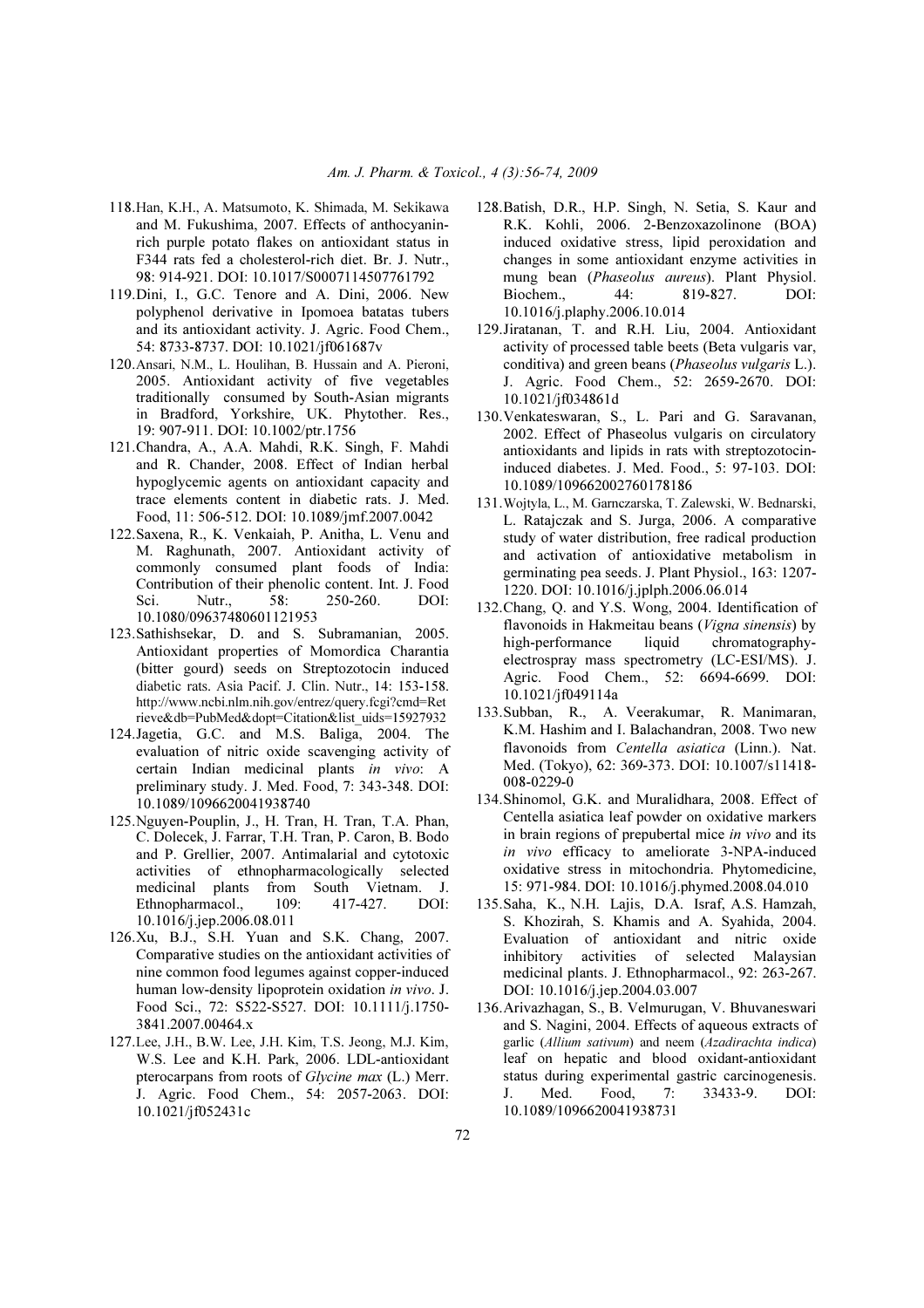- 137. Saravanan, G. and J. Prakash, 2004. Effect of garlic (Allium sativum) on lipid peroxidation in experimental myocardial infarction in rats. J. Ethnopharmacol., 94: 155-158. DOI: 10.1016/j.jep.2004.04.029
- 138. Shui, G. and L.L. Peng, 2004. An improved method for the analysis of major antioxidants of *Hibiscus esculentus* Linn. J. Chromatogr. A., 1048: 17-24. http://www.ncbi.nlm.nih.gov/entrez/query.fcgi?cmd=Ret

rieve&db=PubMed&dopt=Citation&list\_uids=15453414

139. Mohan Kumar, M., M.C. Joshi, T. Prabha, M. Dorababu and R.K. Goel, 2006. Effect of plantain banana on gastric ulceration in NIDDM rats: Role of gastric mucosal glycoproteins, cell proliferation, antioxidants and free radicals. Indian J. Exp. Biol., 44: 292-299.

http://www.ncbi.nlm.nih.gov/entrez/query.fcgi?cmd=Ret rieve&db=PubMed&dopt=Citation&list\_uids=16629371

140. Dhanabal, S.P., M. Sureshkumar, M. Ramanathan and B. Suresh, 2005. Hypoglycemic effect of ethanolic extract of *Musa sapientum* on alloxan induced diabetes mellitus in rats and its relation with antioxidant potential. J. Herb. Pharmacother., 5: 7-19.

 http://www.ncbi.nlm.nih.gov/entrez/query.fcgi?cm d=Retrieve&db=PubMed&dopt=Citation&list\_uids =16260406

- 141. Goel, R.K., K. Sairam and C.V. Rao, 2001. Role of gastric antioxidant and anti-Helicobactor pylori activities in antiulcerogenic activity of plantain banana (*Musa sapientum* var. paradisiaca). Indian J. Exp. Biol., 39: 719-722. http://www.ncbi.nlm.nih.gov/entrez/query.fcgi?cmd=Ret rieve&db=PubMed&dopt=Citation&list\_uids=12019769
- 142. Qian, H. and V. Nihorimbere, 2004. Antioxidant power of phytochemicals from *Psidium guajava*  leaf. J. Zhejiang Univ. Sci., 5: 676-683. http://www.ncbi.nlm.nih.gov/entrez/query.fcgi?cmd=Ret rieve&db=PubMed&dopt=Citation&list\_uids=15101101
- 143. Masuda, T., Y. Inaba, T. Maekawa, Y. Takeda, H. Yamaguchi, K. Nakamoto, H. Kuninaga, S. Nishizato and A. Nonaka, 2003. Simple detection method of powerful antiradical compounds in the raw extract of plants and its application for the identification of antiradical plant constituents. J. Agric. Food Chem., 51: 1831-1838. DOI: 10.1021/jf026112m
- 144. Jung, K., Y.W. Chin, Y.C. Kim and J. Kim, 2005. Potentially hepatoprotective glycolipid constituents of *Lycium chinense* fruits. Arch. Pharm. Res., 28: 1381-1385. http://www.ncbi.nlm.nih.gov/entrez/query.fcgi?cm d=Retrieve&db=PubMed&dopt=Citation&list\_uids  $=16392672$

145. Lin, R.D., W.C. Hou, K.Y. Yen and M.H. Lee, 2003. Inhibition of monoamine oxidase B (MAO-B) by Chinese herbal medicines. Phytomedicine, 10: 650-656.

http://www.ncbi.nlm.nih.gov/entrez/query.fcgi?cmd=Ret rieve&db=PubMed&dopt=Citation&list\_uids=14692725

- 146. Azuma, K., A. Ohyama, K. Ippoushi, T. Ichiyanagi, A. Takeuchi, T. Saito and H. Fukuoka, 2008. Structures and antioxidant activity of anthocyanins in many accessions of eggplant and its related species. J. Agric. Food Chem., 56: 10154-10159. DOI: 10.1021/jf801322m
- 147. Liu, Z.L., Y.L. Zhu, C.M. Hu, G.P. Wei, L.F. Yang and G.W. Zhang, 2007. [Effects of NaCl stress on the growth, antioxidant enzyme activities and reactive oxygen metabolism of grafted eggplant]. Ying Yong Sheng Tai Xue Bao, 18: 537-41. http://www.ncbi.nlm.nih.gov/entrez/query.fcgi?cmd=Ret rieve&db=PubMed&dopt=Citation&list\_uids=17552189
- 148. Matsubara, K., T. Kaneyuki, T. Miyake and M. Mori, 2005. Antiangiogenic activity of nasunin, an antioxidant anthocyanin, in eggplant peels. J. Agric. Food Chem., 53: 6272-6275. DOI: 10.1021/jf050796r
- 149. Han, S.W., J. Tae, J.A. Kim, D.K. Kim, G.S. Seo, K.J. Yun, S.C. Choi, T.H. Kim, Y.H. Nah and Y.M. Lee, 2003. The aqueous extract of Solanum melongena inhibits PAR2 agonist-induced inflammation. Clin. Chim. Acta, 328: 39-44. http://www.ncbi.nlm.nih.gov/entrez/query.fcgi?cmd=Ret rieve&db=PubMed&dopt=Citation&list\_uids=12559597
- 150. Chong, T.M., M.A. Abdullah, N.M. Fadzillah, O.M. Lai and N.H. Lajis, 2004. Anthraquinones production, hydrogen peroxide level and antioxidant vitamins in *Morinda elliptica* cell suspension cultures from intermediary and production medium strategies. Plant Cell Rep., 22: 951-958. DOI: 10.1007/s00299-004-0793-z
- 151. Takayama, H., I. Mori, M. Kitajima, N. Aimi and N.H. Lajis, 2004. New type of trimeric and pentameric indole alkaloids from Psychotria rostrata. Org. Lett., 6: 2945-2948. DOI: 10.1021/ol048971x
- 152. Matsuda, Y., M. Kitajima and H. Takayama, 2008. First total synthesis of trimeric indole alkaloid, psychotrimine. Org. Lett., 10: 125-128. DOI: 10.1021/ol702637r
- 153. Rukachaisirikul, T., P. Siriwattanakit, K. Sukcharoenphol, C. Wongvein, P. Ruttanaweang, P. Wongwattanavuch and A. Suksamrarn, 2004. Chemical constituents and bioactivity of Piper sarmentosum. J. Ethnopharmacol., 93: 173-176. DOI: 10.1016/j.jep.2004.01.022